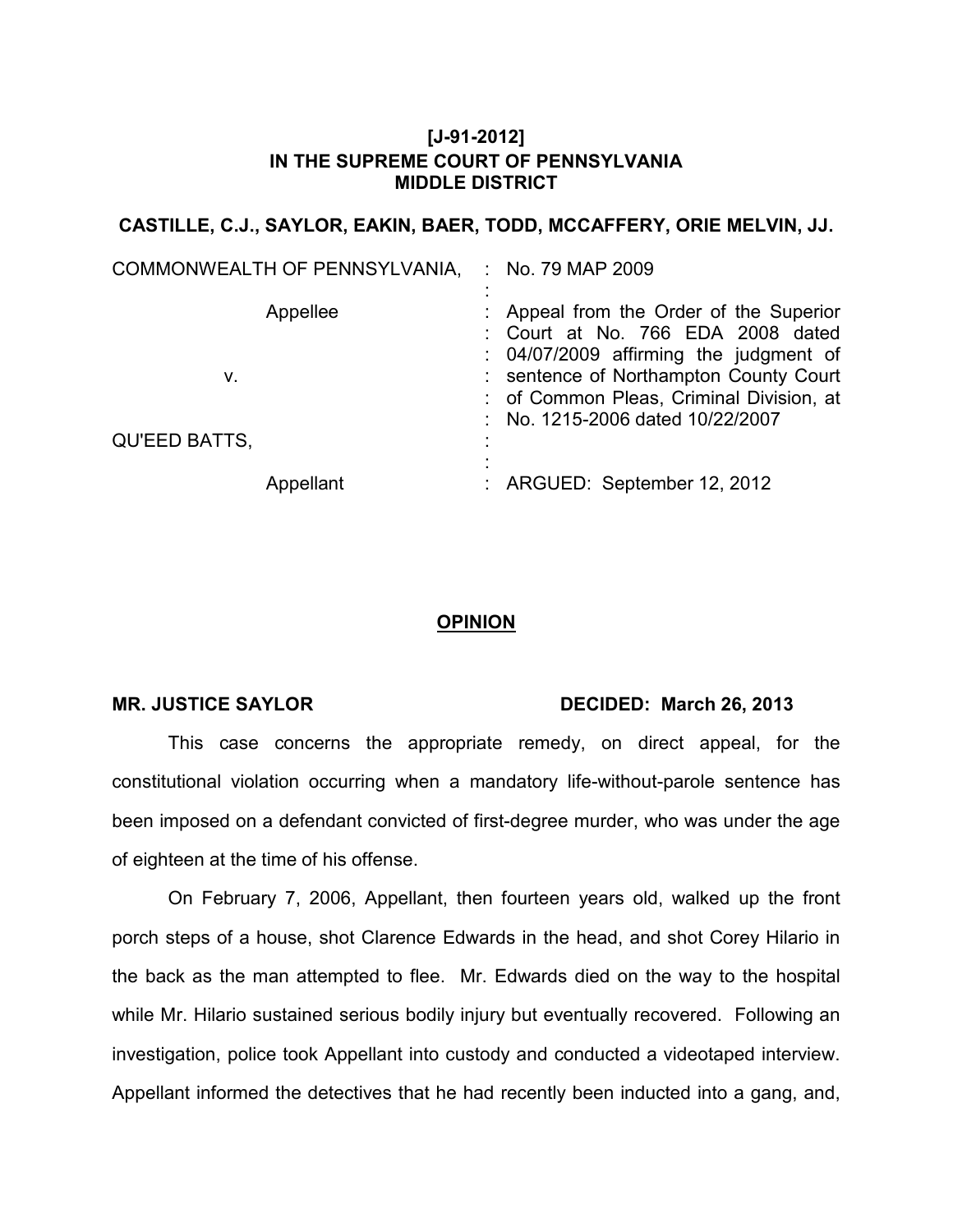on the night of the shooting, had been in a car with several other members of the gang, including a senior member named Vernon Bradley. According to Appellant, when the car was outside of the victims' residence, Bradley had given him a gun and a mask and told him to "put some work in," which Appellant interpreted as an order to shoot the two men on the porch. Appellant admitted that he had shot Mr. Edwards and Mr. Hilario, but stated that he only did so because he believed that he would be killed if he did not follow Bradley's order. Appellant also told the detectives that Bradley had promoted him to a higher ranking within the gang after the murder. The police then charged Appellant with, inter alia, first-degree murder, attempted murder, and aggravated assault. Although Appellant was a juvenile, the nature of the charges automatically placed the matter within the jurisdiction of the criminal court. See 42 Pa.C.S. §6302 (excluding murder from the definition of a "delinquent act").

Prior to trial, Appellant filed a motion requesting that his case be transferred to juvenile court pursuant to Section 6322 of the Juvenile Act, which requires a juvenile seeking transfer to establish, by a preponderance of the evidence, that "the transfer will serve the public interest." 42 Pa.C.S. §6322(a). The trial judge conducted a hearing in order to consider the statutory factors applicable to the transfer decision, including: the nature and circumstances of the offense; the impact of the offense on the victims and the community; the degree of culpability exhibited by the juvenile and any potential threat to public safety posed by the juvenile; the juvenile's amenability to rehabilitation and the time frame necessary for such; and individual characteristics of the juvenile, such as his age, maturity, mental capacity, prior delinquent history, and degree of criminal sophistication. See 42 Pa.C.S. §6355(a)(4)(iii). Based on testimony presented by both Appellant and the Commonwealth, including experts in forensic psychology, the trial judge determined that transfer to the juvenile system was not appropriate. The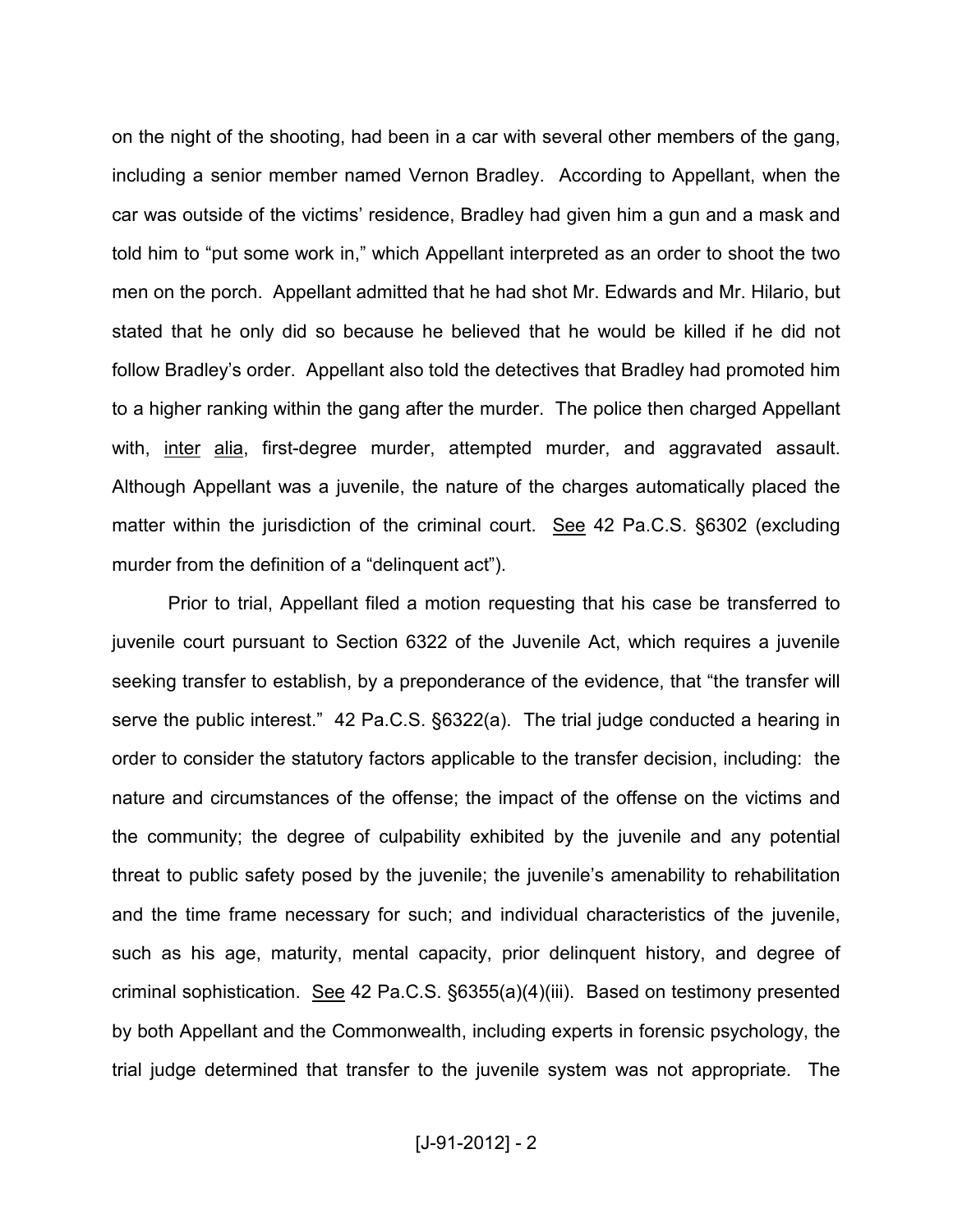judge first emphasized the "horrendous" nature of the crime and the "severe threat to the public" demonstrated by Appellant's "total lack of respect for human life." Commonwealth v. Batts, No. 1215-2006, slip op. at 5 (C.P. Northampton Feb. 21, 2007). In addition, the trial judge credited the testimony of the Commonwealth's experts that Appellant's "rehabilitation, if it ever occurs, will occur only after years of treatment and a willingness on the part of [Appellant] to seek treatment and rehabilitation, something that their clinical evaluations indicate [Appellant] is not ready to accept." Id. at 6. The judge also found that Appellant was "streetwise," with "a well-developed criminal mentality and the degree of maturity necessary to commit audacious criminal acts." Id.

Accordingly, the matter proceeded to trial, where the Commonwealth presented, inter alia, the testimony of Mr. Hilario, several officers and detectives, and the woman who had been driving the car in which Appellant, Bradley, and other gang members had been riding on the night of the murder. In defense, Appellant testified, consistent with his statement to the police, admitting that he had shot the victims, see N.T. July 30, 2007, at 68, 137-38, on the instruction of Bradley, see id. at 65-66, because his life would have been in danger if he did not follow Bradley's order, see id. at 56, 67. In addition, both the Commonwealth and Appellant presented testimony from expert forensic psychologists who opined as to the psychological factors that may have played a role in Appellant's conduct. Ultimately, despite his defense of duress, the jury convicted Appellant of first-degree murder, attempted murder, and aggravated assault. At sentencing, the court imposed the mandatory term of life imprisonment for firstdegree murder, see 18 Pa.C.S. §1102(a)(1) (superseded, relative to juvenile offenders, by 18 Pa.C.S. §1102.1), which rendered Appellant ineligible for parole, see 61 Pa.C.S.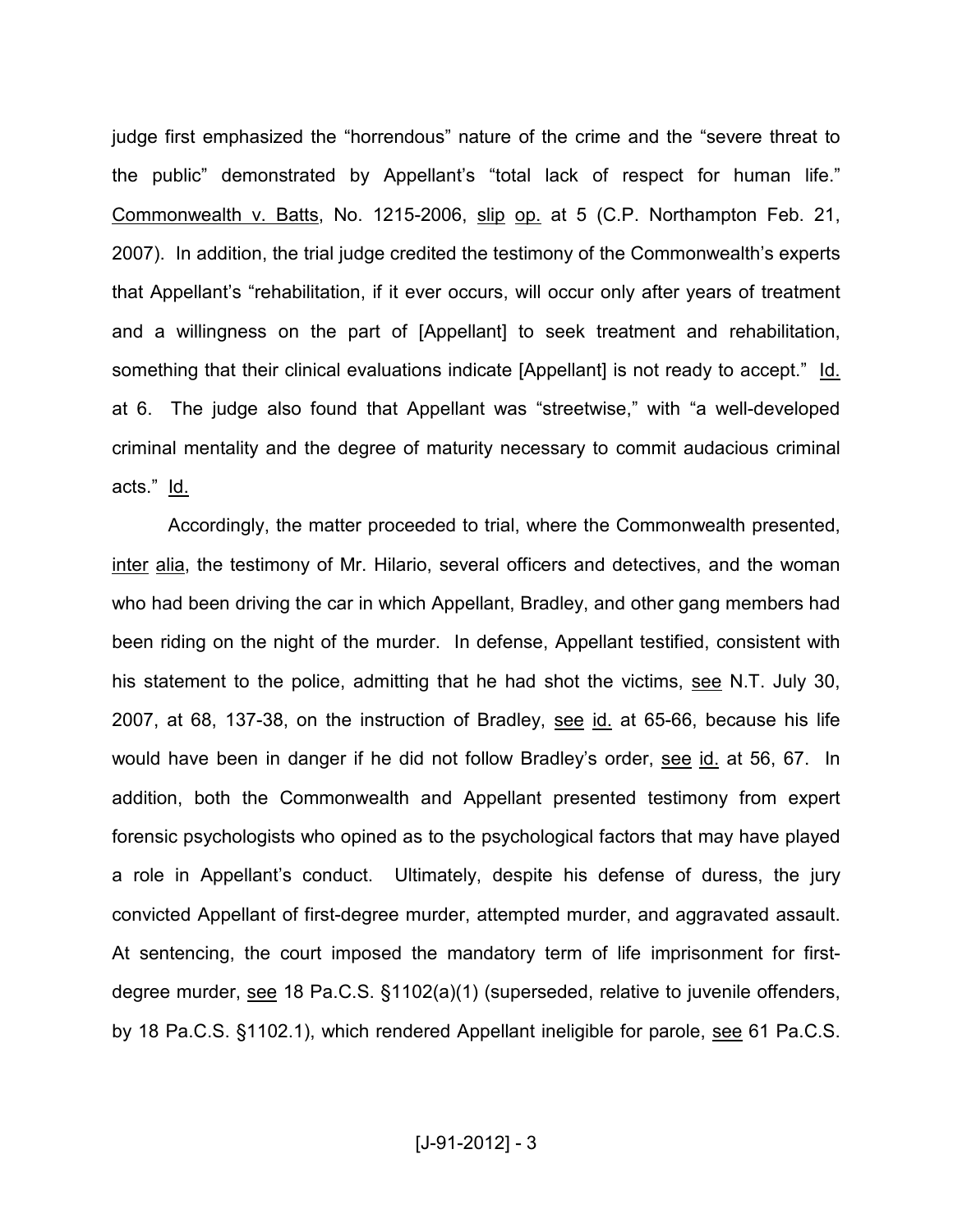§6137(a)(1), as well as six to twenty years for attempted homicide, to be served concurrently.<sup>1</sup>

After the trial court denied Appellant's post-sentence motions, he appealed to the Superior Court. Appellant argued, inter alia, that the imposition of a mandatory sentence of life imprisonment without the possibility of parole was unconstitutional in light of the Supreme Court's decision in Roper v. Simmons, 543 U.S. 551, 125 S. Ct. 1183 (2005), which held that subjecting juveniles under the age of eighteen to the death penalty violated the Eighth Amendment's prohibition on cruel and unusual punishment. See id. at 578, 125 S.Ct. at 1200.

The Superior Court upheld the sentence of life without parole, distinguishing Roper because that case discussed only the death penalty, which the court emphasized was categorically different than a sentence of imprisonment. See Commonwealth v. Batts, 974 A.2d 1175 (table), No. 766 EDA 2008, slip op. at 12 (quoting Commonwealth v. Wilson, 911 A.2d 942, 946 (Pa. Super. 2006), for the proposition that: "[T]he Roper decision bars only the imposition of the death penalty in cases involving juvenile offenders. The ruling does not affect the imposition of a sentence of life imprisonment without parole, the sentence imposed in the present case."). Further, the court explained that prior caselaw had determined that imposing the statutorily-required lifewithout-parole sentence on juvenile offenders -- even those who were fourteen years old at the time of the crime -- did not violate the Eighth Amendment. See id. at 13 (citing Commonwealth v. Sourbeer, 492 Pa. 17, 33, 422 A.2d 116, 123-24 (1980) (plurality), superseded by statute on other grounds, 42 Pa.C.S. §6322; Commonwealth v. Carter, 855 A.2d 885, 892 (Pa. Super. 2004)). Addressing Appellant's as-applied

 $\overline{a}$ 

<sup>1</sup> Appellant's conviction for aggravated assault merged with the attempted murder conviction for purposes of sentencing.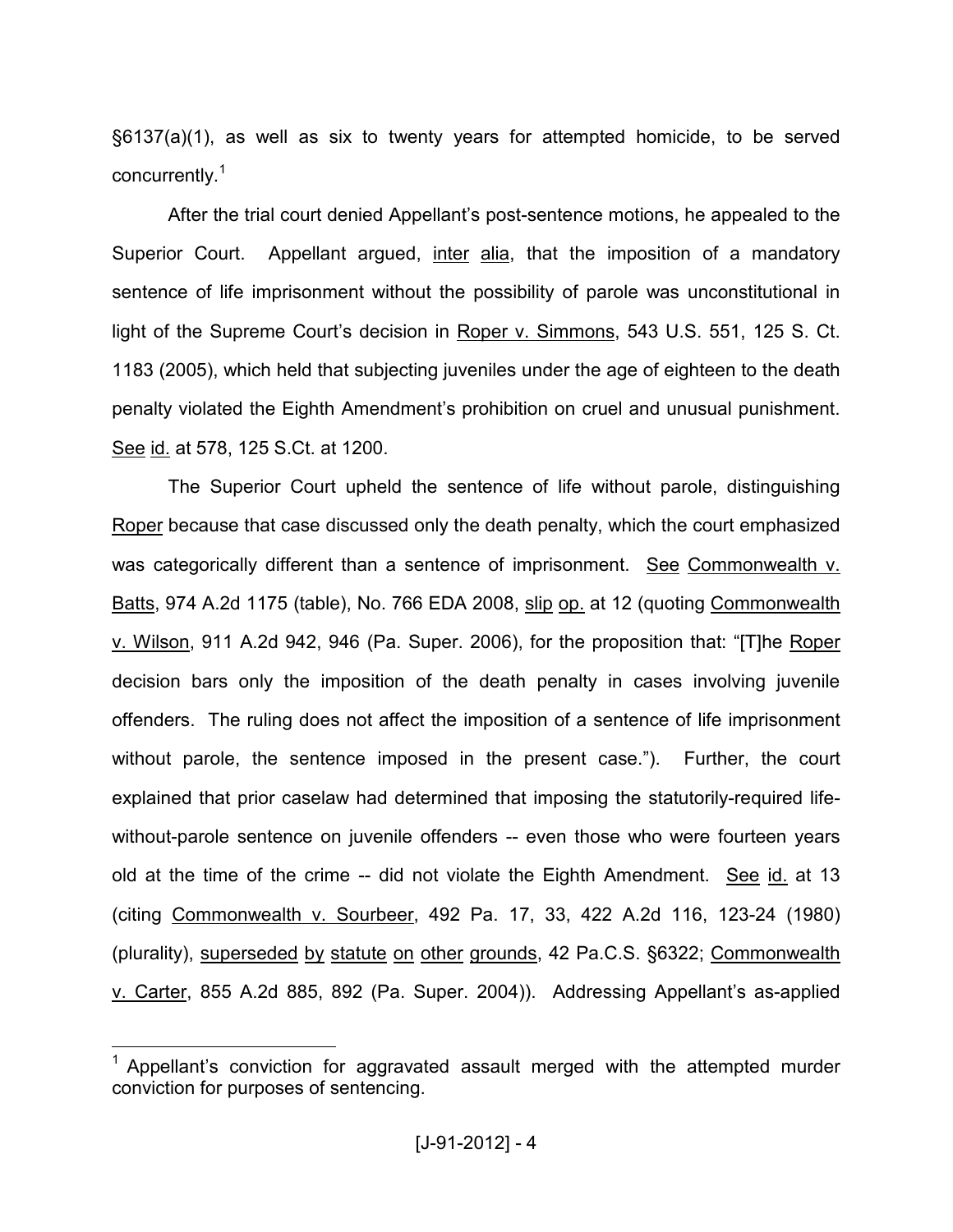Eighth Amendment challenge, the court concluded that the sentence was not grossly disproportionate to the gravity of the offense, given that "Appellant was convicted as the principal actor of a brutal, senseless and premeditated murder." Id. at 14. The Superior Court also rejected Appellant's contention that due process required the trial court to first consider mitigating circumstances before imposing a life sentence on a juvenile, noting that caselaw requiring the consideration of mitigating circumstances was limited to the context of the death penalty, see id. at 15-16 (citing Sumner v. Shuman, 483 U.S. 66, 76, 107 S.Ct. 2716, 2722-23 (1987)), and that adults may be sentenced to a mandatory term of life-without-parole without consideration of mitigating evidence, see id. at 16 (citing Harmelin v. Michigan, 501 U.S. 957, 996, 111 S.Ct. 2680, 2702 (1991)).

This Court granted allowance of appeal, limited to the questions of whether Roper rendered imposition of a sentence of life imprisonment without the possibility of parole on a juvenile unconstitutional and whether Appellant's Eighth and Fourteenth Amendment rights were violated by the mandatory nature of his sentence. See Commonwealth v. Batts, 603 Pa. 65, 981 A.2d 1283 (2009) (per curiam). We further reserved consideration pending disposition of Graham v. Florida, U.S. , 129 S.Ct. 2157 (2009), and Sullivan v. Florida, \_\_ U.S. \_\_, 129 S.Ct. 2157 (2009).

After the Supreme Court decided Graham v. Florida, U.S., , 130 S.Ct. 2011, 2033 (2010),<sup>2</sup> which held that imposition of a sentence of life imprisonment without the possibility of parole on juvenile non-homicide offenders violated the Eighth Amendment, the parties filed substantive briefs addressing the federal constitutional issues. In addition, for the first time, Appellant also included a separate argument concerning the constitutionality of his sentence under Article 1, Section 13 of the

\_\_\_\_\_\_\_\_\_\_\_\_\_\_\_\_\_\_\_\_\_\_\_\_\_\_\_\_\_\_\_\_\_\_<br><sup>2</sup> The writ of <u>certiorari</u> in <u>Sullivan</u> was dismissed as improvidently granted. <u>See</u> Sullivan v. Florida, \_\_ U.S. \_\_, 130 S. Ct. 2059 (2010) (per curiam).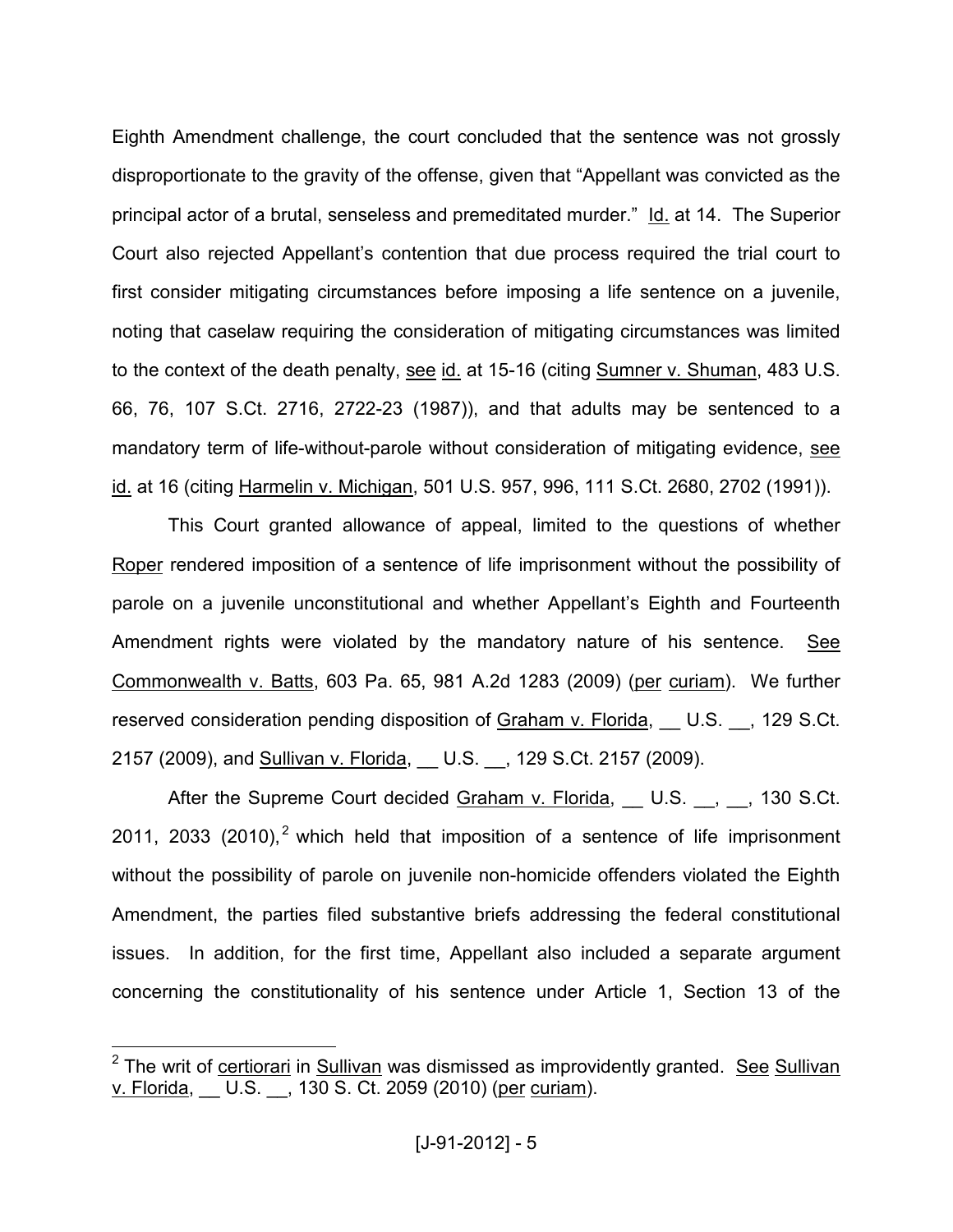Pennsylvania Constitution, which prohibits "cruel punishments." Pa. Const. art. I, §13. Following oral arguments, this Court again reserved consideration, this time pending disposition of Miller v. Alabama and Jackson v. Hobbs, which were to be argued in tandem. See Miller v. Alabama, \_\_ U.S. \_\_, 132 S.Ct. 548 (2011) (per curiam); Jackson v. Hobbs, U.S. , 132 S.Ct. 548 (2011) (per curiam). The United States Supreme Court issued a deeply divided decision in those cases in June 2012. See Miller v. Alabama, \_\_ U.S. \_\_, \_\_, 132 S.Ct. 2455 (2012).

Like Appellant, Miller and Jackson were each subject to a mandatory sentence of life imprisonment without the possibility of parole. The underlying homicide, in each case, was committed when the defendant was fourteen years old, though the circumstances of each crime substantially differed. In the course of concluding that such sentences violate the Eighth Amendment, the five-Justice majority related that Graham and Roper "establish that children are constitutionally different from adults for purposes of sentencing," given that children lack maturity and have "an underdeveloped sense of responsibility," can be more susceptible to "negative influences and outside pressures," and have "less fixed" character traits. Id. at \_\_, 132 S.Ct. at 2464. The "foundational principle" of Graham and Roper, the majority continued, was that "imposition of a State's most severe penalties on juvenile offenders cannot proceed as though they were not children." Id. at \_, 132 S.Ct. at 2466. The majority analogized mandatory life-without-parole sentences for juvenile offenders to the death penalty, finding that, just as individualized consideration of mitigating circumstances - particularly youth -- was constitutionally required before the imposition of a capital sentence, such concerns must also be taken into account when imposing the harshest sentence possible for a juvenile. See id. at \_\_, 132 S.Ct. at 2467-68. Specifically, the majority explained that the mandatory nature of the life-without-parole sentences at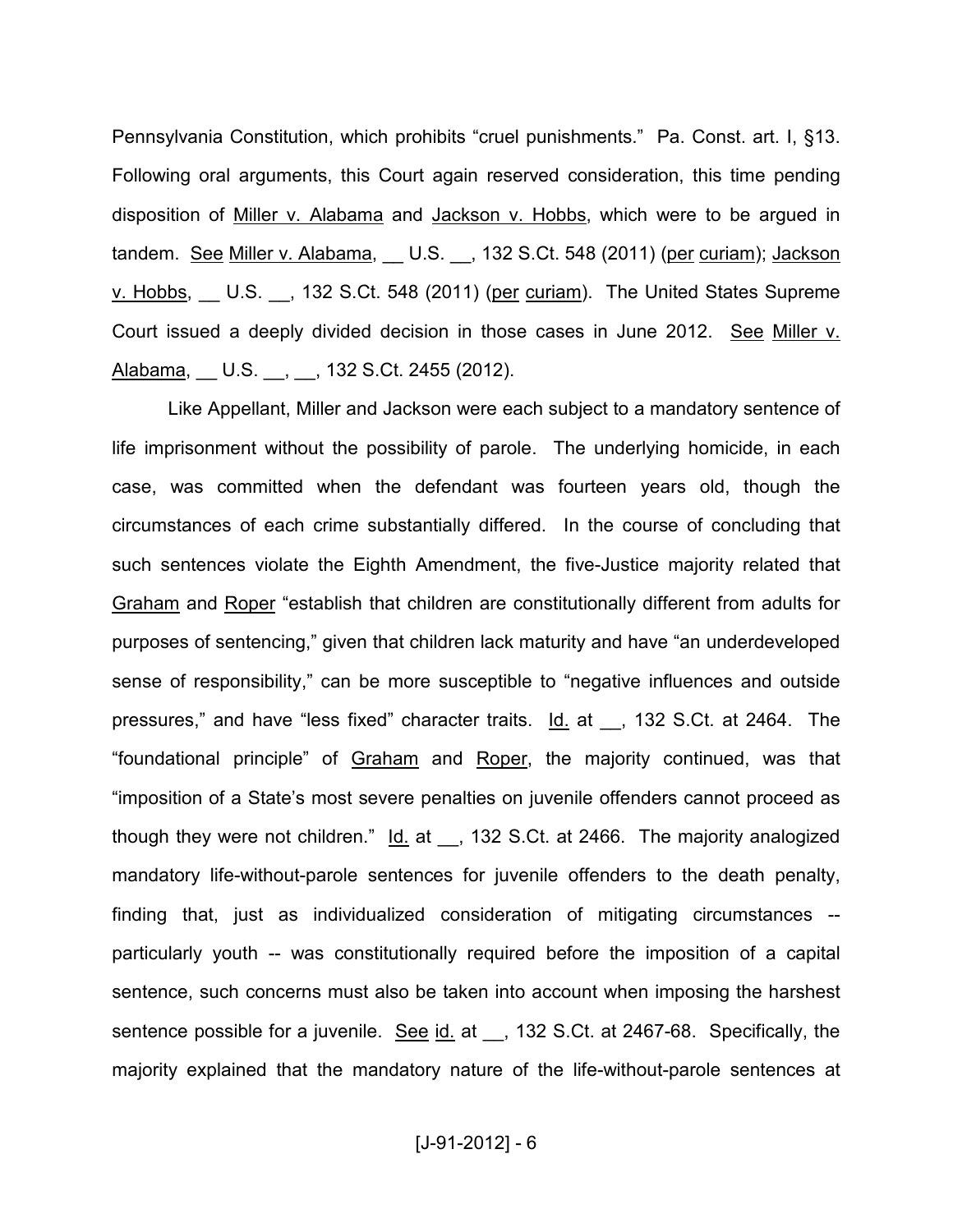issue precluded the sentencing court from considering important factors, such as chronological age, level of maturity, family and home environment, the circumstances of the offense, the extent of the juvenile's participation in the unlawful conduct, the impact of familial and peer pressures, the juvenile's ability to negotiate with police or prosecutors, and the possibility of rehabilitation. See id. at \_\_, 132 S.Ct. at 2468. Absent the ability to reflect on these concerns, the majority reasoned, the imposition of a sentence of life imprisonment without the possibility of parole on a juvenile "poses too great a risk of disproportionate punishment." Id. at \_\_, 132 S.Ct. at 2469.

However, the Supreme Court did not entirely foreclose the imposition of a lifewithout-parole sentence on a juvenile offender; rather, the majority stated that the occasion for such a punishment would be "uncommon," and, in any event, must first "take into account how children are different, and how those differences counsel against irrevocably sentencing them to a lifetime in prison."  $\underline{Id}$  at  $\underline{\hspace{1cm}}$ , 132 S.Ct. at 2469. In this regard, the majority distinguished its prior ruling in Harmelin, 501 U.S. at 996, 111 S.Ct. at 2702, noting that Harmelin "had nothing to do with children and did not purport to apply its holding to the sentencing of juvenile offenders." Miller, U.S. at 132 S.Ct. at 2470. Indeed, the majority indicated, "if (as Harmelin recognized) death is different, children are different too." Id. at \_\_,132 S.Ct. at 2470. The Court also determined that proceedings which allow for the potential transfer of the case from adult to juvenile court (or from juvenile to adult court), even those that provide for individualized consideration, "cannot substitute for discretion at post-trial sentencing in adult court -- and so cannot satisfy the Eighth Amendment." Id. at \_\_, 132 S.Ct. at 2475. Observing that the information available at the time of such transfer proceedings will often be limited, the majority reasoned that "transfer decisions often present a choice between extremes: light punishment as a child or standard sentencing as an adult (here, life without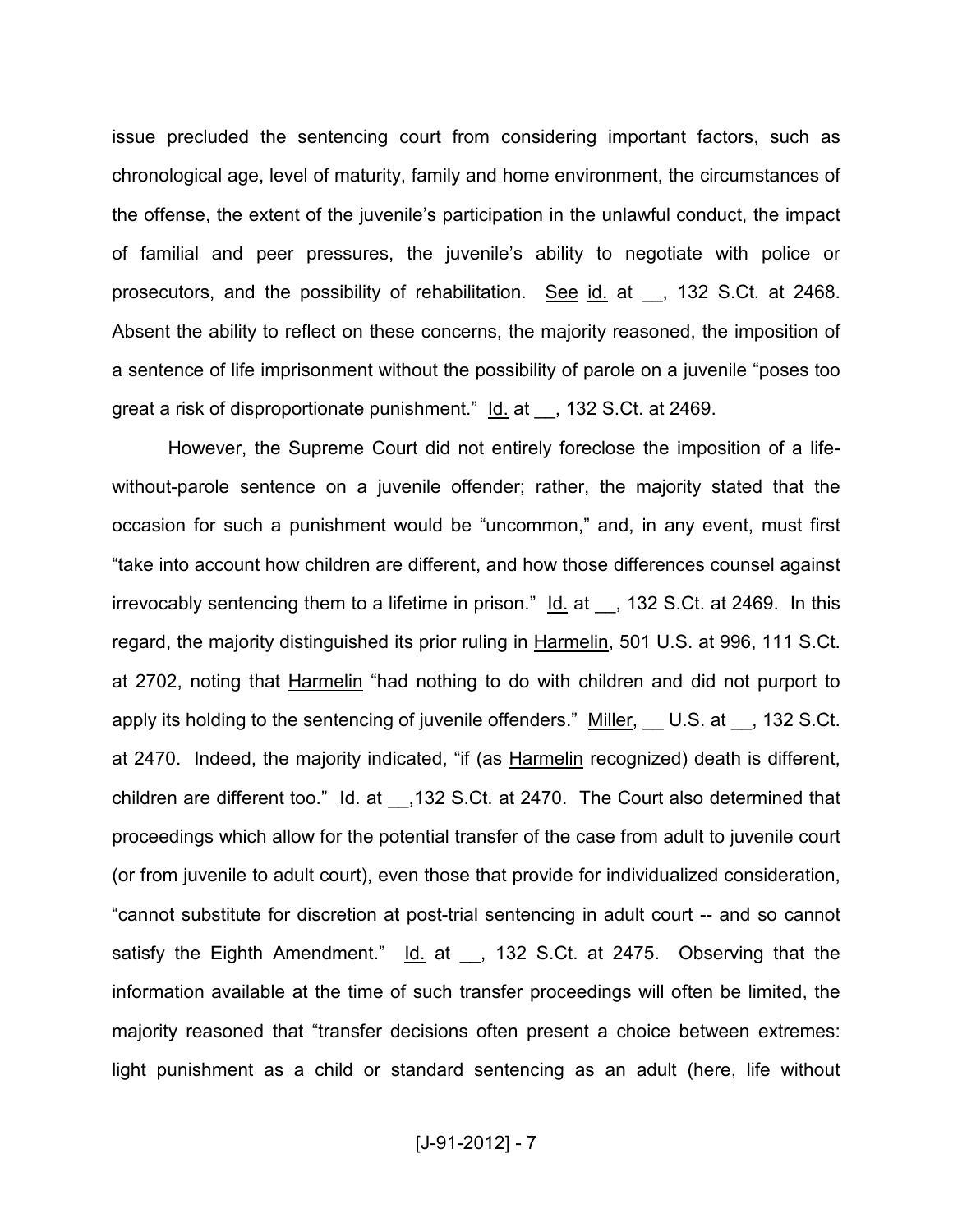parole)," which significantly differs from "discretionary sentencing in adult court" that allows for intermediate options, namely, "a lifetime prison term with the possibility of parole or a lengthy term of years." Id. at \_, 132 S.Ct. at 2474-75 (emphasis in original). Thus, the majority explained that its decision "mandates only that a sentence follow a certain process -- considering an offender's youth and attendant characteristics -- before imposing a particular penalty."  $\underline{\text{Id.}}$  at  $\underline{\hspace{0.1cm}}$ , 132 S.Ct. at 2471. $^3$ 

Justice Breyer, joined by Justice Sotomayor, filed a joining concurrence, opining that "[t]he only juveniles who may constitutionally be sentenced to life without parole are those convicted of homicide offenses who kill or intend to kill," differentiating such offenders from those who were convicted of murder as a result of participation in a felony. Id. at , 132 S.Ct. at 2476 (Breyer, J., concurring) (citing Graham, 560 U.S. at \_\_, 130 S.Ct. at 2027). This distinction, Justice Breyer reasoned, stems from the "fallacious" application of the theory of transferred intent -- which is based on "the idea that one engaged in a dangerous felony should understand the risk that the victim of the felony could be killed, even by a confederate" -- to a juvenile who did not kill or intend to kill, notwithstanding the fact that "the ability to consider the full consequences of a course of action and to adjust one's conduct accordingly is precisely what we know juveniles lack capacity to do effectively." Id.

Four Justices dissented in three separate opinions. Chief Justice Roberts, joined by Justices Scalia, Thomas, and Alito, first noted that "the direction of society's evolution" had moved away from implementing a rehabilitative approach in favor of reducing recidivism, which "led many legislatures to reduce or eliminate the possibility of

**EXECUTE:**<br><sup>3</sup> In this regard, the Court reserved consideration of the defendants' argument that the Eighth Amendment requires a categorical bar against imposition of a sentence of life without the possibility of parole for juveniles aged fourteen and younger. See Miller, U.S. at \_\_, 132 S.Ct. at 2469.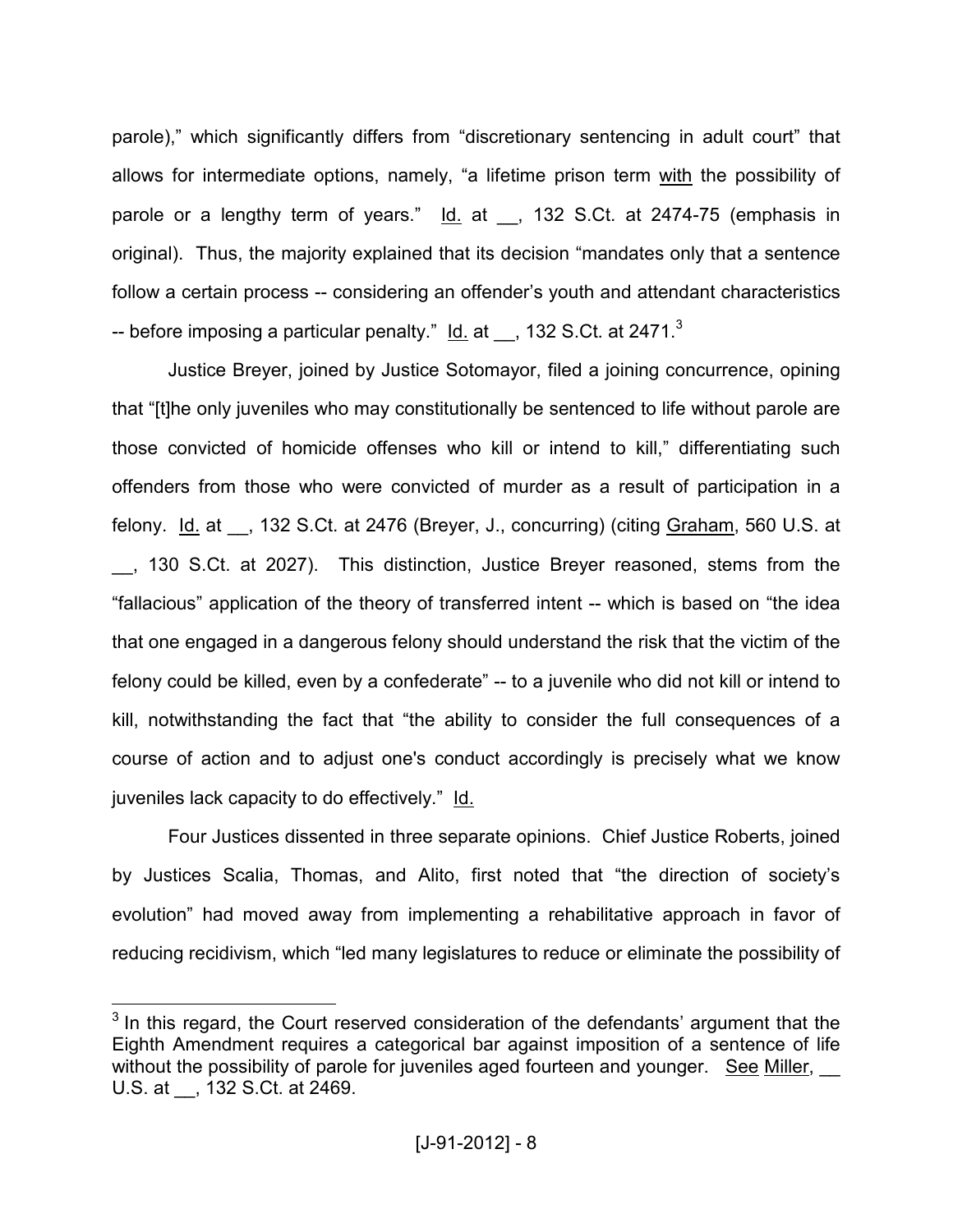parole, imposing longer sentences in order to punish criminals and prevent them from committing more crimes." Id. at , 132 S.Ct. at 2478 (Roberts, C.J., dissenting) (citations omitted). Notwithstanding this progression, Chief Justice Roberts opined, the majority's rationale -- "that because juveniles are different from adults, they must be sentenced differently" -- will ultimately lead to not only a bar on life-without-parole sentences for juveniles, but also to "never permitting juvenile offenders to be tried as adults." Id. at \_\_, 132 S.Ct. at 2482. The Chief Justice reasoned that this is especially true in light of the majority's "announce[ment] that discretionary life without parole for juveniles should be 'uncommon'—or, to use a common synonym, 'unusual.'" Id. at \_\_, 132 S.Ct. at 2481. However, Chief Justice Roberts explained, mandatory life-withoutparole sentences for juveniles convicted of homicide are not "unusual," id. at \_\_, 132 S.Ct. at 2477, and, despite the lower number of jurisdictions permitting life-withoutparole sentences for juveniles as compared to the punishment addressed in Graham, the number of actual life-without-parole sentences imposed on juveniles "is over 5,000 times higher than the corresponding number in Graham," id. at \_\_, 132 S.Ct. at 2479. The Chief Justice also faulted the majority for its reliance on Graham and Roper, as Graham expressly stated that murder should not be compared to the nonhomicide crimes at issue in that case, and "Roper reasoned that the death penalty was not needed to deter juvenile murderers in part because 'life imprisonment without the possibility of parole' was available." Id. at , 132 S.Ct. at 2481 (citations omitted).

Justice Thomas, joined by Justice Scalia, dissented based on his disagreement with the rationales of Roper and Graham, and, like Chief Justice Roberts, found those cases inapplicable in the present context. See id. at ... 132 S.Ct. at 2485 (Thomas, J., dissenting). Additionally, Justice Thomas reasoned that the majority's requirement of an individualized sentencing procedure prior to the imposition of a life-without-parole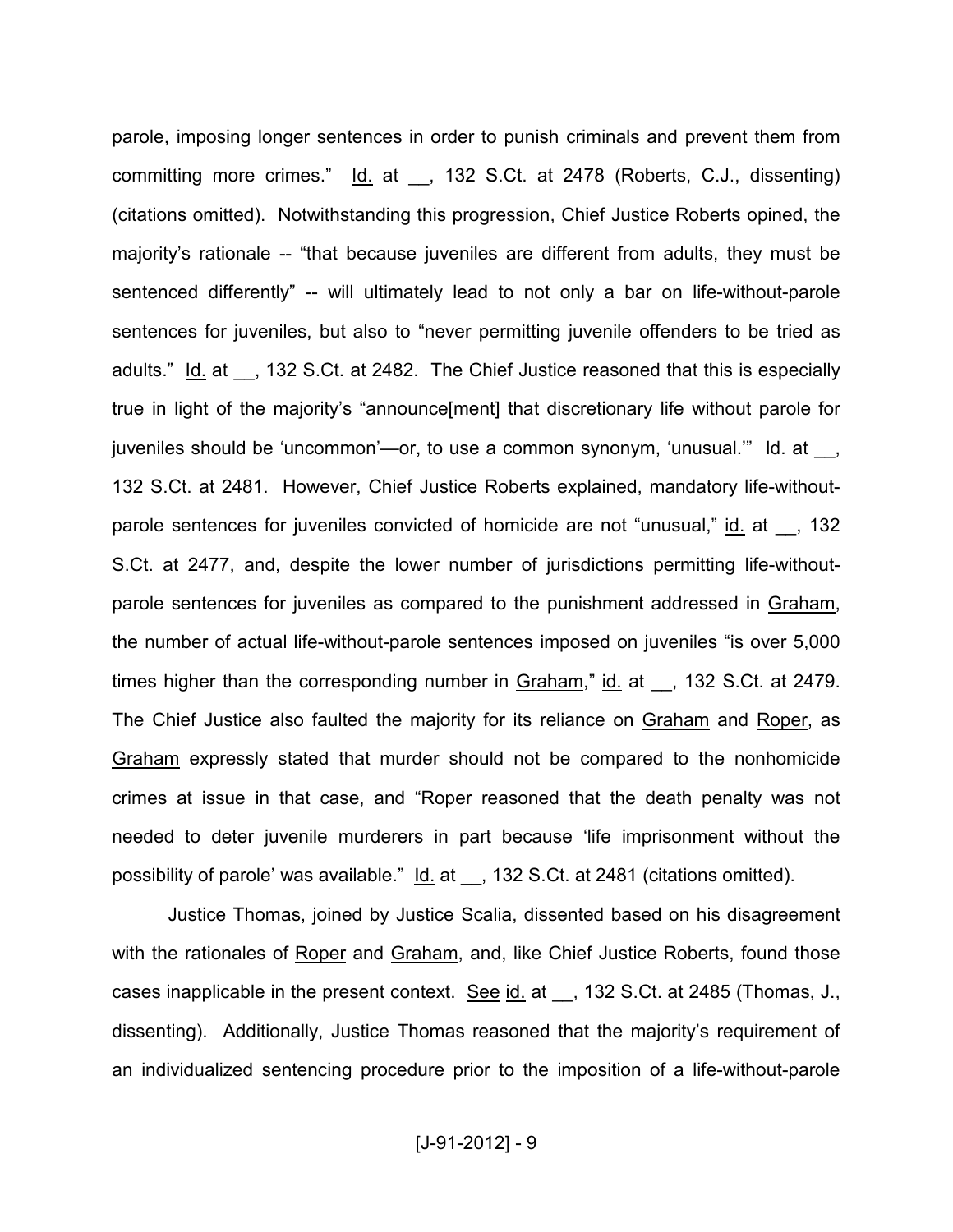sentence was at odds with Harmelin's conclusion that such a procedure does not apply outside of capital cases due to "the qualitative difference between death and all other penalties." Id. at \_\_, 132 S.Ct. at 2485 (quoting Harmelin, 501 U.S. at 995, 111 S.Ct. at 2702).

Finally, Justice Alito, joined by Justice Scalia, filed a dissenting opinion, noting that the majority decision demonstrated that the Court's "Eighth Amendment cases are no longer tied to any objective indicia of society's standards," and disregarded the legislative "position that the risk that these offenders will kill again outweighs any countervailing consideration, including reduced culpability due to immaturity or the possibility of rehabilitation." Id. at \_\_, 132 S.Ct. at 2490 (Alito, J., dissenting).

In light of the Supreme Court's opinion in Miller, we directed the parties to submit supplemental briefing and conducted oral argument on two additional issues:

> 1) What is, as a general matter, the appropriate remedy on direct appeal in Pennsylvania for a defendant who was sentenced to a mandatory term of life imprisonment without the possibility of parole for a murder committed when the defendant was under the age of eighteen?

> 2) To what relief, if any, is appellant entitled from the mandatory term of life imprisonment without parole for the murder he committed when he was fourteen years old?

See Commonwealth v. Batts, No. 79 MAP 2009, July 9, 2012 Order (per curiam).

As a final contextual matter, on October 25, 2012, the Governor signed into law a new sentencing scheme for persons under the age of eighteen convicted of murder. See Act of Oct. 25, 2012, P.L. \_\_, No. 204; see also Commonwealth v. Lofton, \_\_ A.3d  $\,$ ,  $\,$ , 2012 WL 6062578, at  $*6$  (Pa. Super. Dec. 7, 2012). This legislation reflects the General Assembly's effort to address Miller.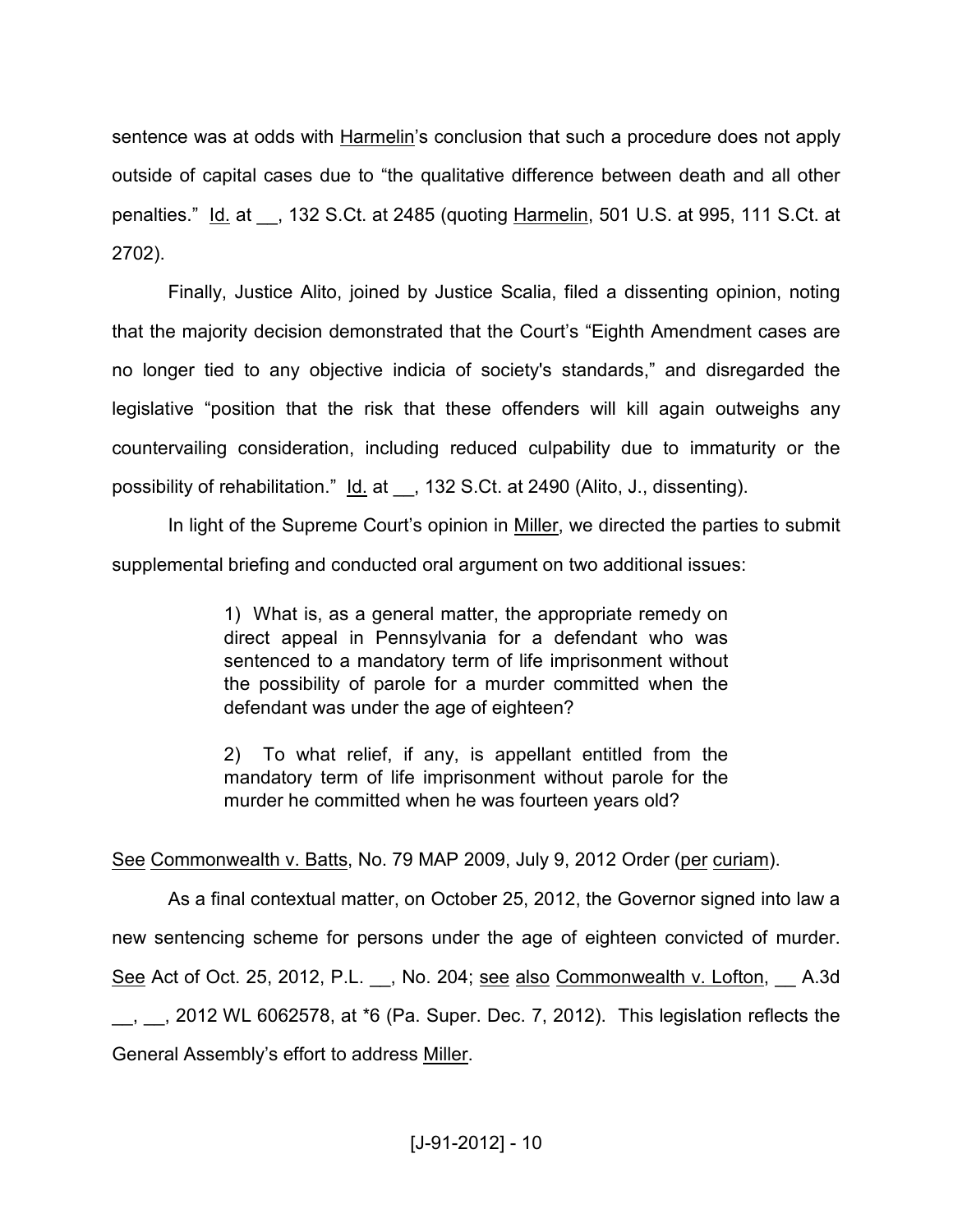Under the new statute, a person under fifteen years of age at the time of the offense may receive "a term of life imprisonment without parole, or a term of imprisonment, the minimum of which shall be at least 25 years to life." 18 Pa.C.S. §1102.1(a)(2). A person at least fifteen but under eighteen years of age may receive "a term of life imprisonment without parole, or a term of imprisonment, the minimum of which shall be at least 35 years to life." 18 Pa.C.S. §1102.1(a)(1). In determining whether a life-without-parole sentence should be imposed pursuant to this statute, the court must take into account various individualized factors, including: the nature and circumstances of the offense; the defendant's age, mental capacity, maturity, culpability, and degree of criminal sophistication; and the success or failure of any prior rehabilitative attempts. See 18 Pa.C.S. §1102.1(d). The statute also leaves room for the court to consider any other factors that it deems relevant to its assessment. See 18 Pa.C.S. §1102.1(d)(7)(vii).

The new sentencing statute, by its terms, applies only to minors convicted of murder on and after the date Miller was issued (June 25, 2012). See Act of Oct. 25, 2012, P.L. \_\_, No. 204 §2; 18 Pa.C.S. §1102.1(a). Accordingly, it does not apply to Appellant, and it does not moot the present controversy.

The questions raised in this appeal are matters of law; our standard of review is de novo; and our scope of review is plenary. See Commonwealth v. Davidson, 595 Pa. 1, 11, 938 A.2d 198, 203 (2007).

**I.** 

As reflected above, given the developing jurisprudence, our focus in this appeal has shifted from broadly questioning the constitutionality of a life-without-parole sentence imposed on a juvenile offender to a narrow issue concerning the appropriate remedy for the Eighth Amendment violation that, under Miller, occurred when Appellant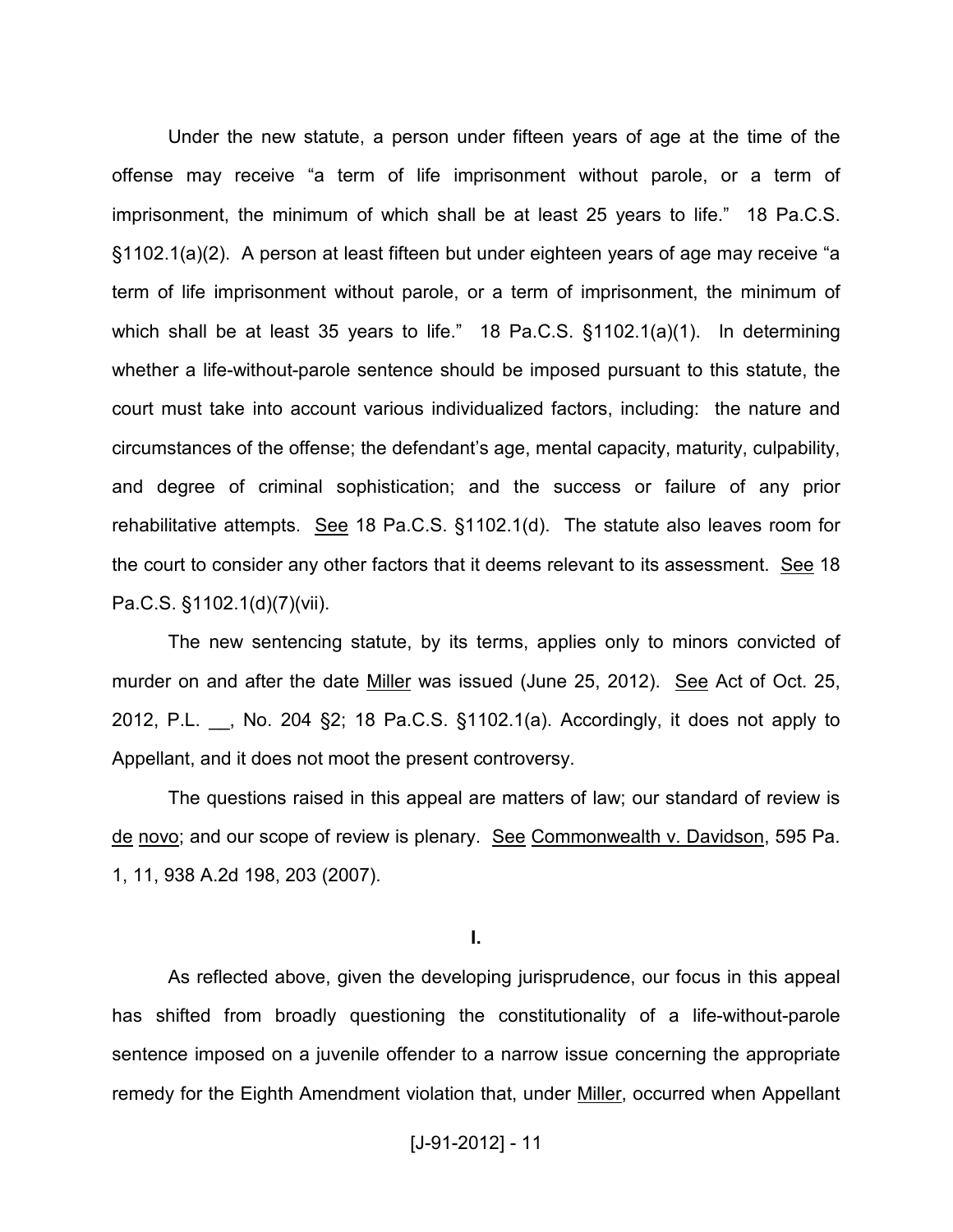was mandatorily sentenced to life imprisonment without the possibility of parole upon his conviction for first-degree murder. Further, despite the broad framing of the questions at hand, Appellant has confined his arguments to the context of first-degree murder; hence, the issues identified by Justice Breyer in his Miller concurrence, see Miller, U.S. at , 132 S.Ct. at 2476 (Breyer, J., concurring) (discussing additional constitutional concerns connected with the imposition of life-without-parole sentences on juveniles convicted of murder as a result of participation in a felony who have neither killed nor intended to kill), are not implicated in the present matter.

Substantively, Appellant asserts that the statutory scheme providing for a mandatory sentence of life-without-parole upon conviction of first-degree murder is unconstitutional in its entirety in light of Miller. Hence, Appellant contends that this Court should look to other statutes existing at the time that the offense was committed in order to determine the appropriate sentence that may be imposed consistent with the Eighth Amendment. See Supplemental Brief for Appellant at 7-8 (citing Miller, U.S. at , 132 S.Ct. at 2464). This existing constitutional sentence, Appellant argues, should be based on the most severe lesser included offense, namely, third-degree murder, with a maximum term of forty years' imprisonment. See id. at 8 (citing 18 Pa.C.S. §1102(d)). Devising any other sentence would, in Appellant's view, be most appropriately left to the Legislature. See id. at 8-9 (citing Spectrum Arena L.P. v. Commonwealth, 603 Pa. 180, 197-98, 983 A.2d 641, 651 (2009) ("It is not within this Court's power to alter this scheme and the impact of any inconsistency is more properly addressed directly to the legislature.") (citations omitted)). Appellant contends that this approach is particularly apt in the present matter, as it recognizes that "juveniles are categorically less culpable than adults," id. at 10 (citing Miller, U.S. at 1, 132 S.Ct. at 2464), and ameliorates the concern that juveniles sentenced to life imprisonment will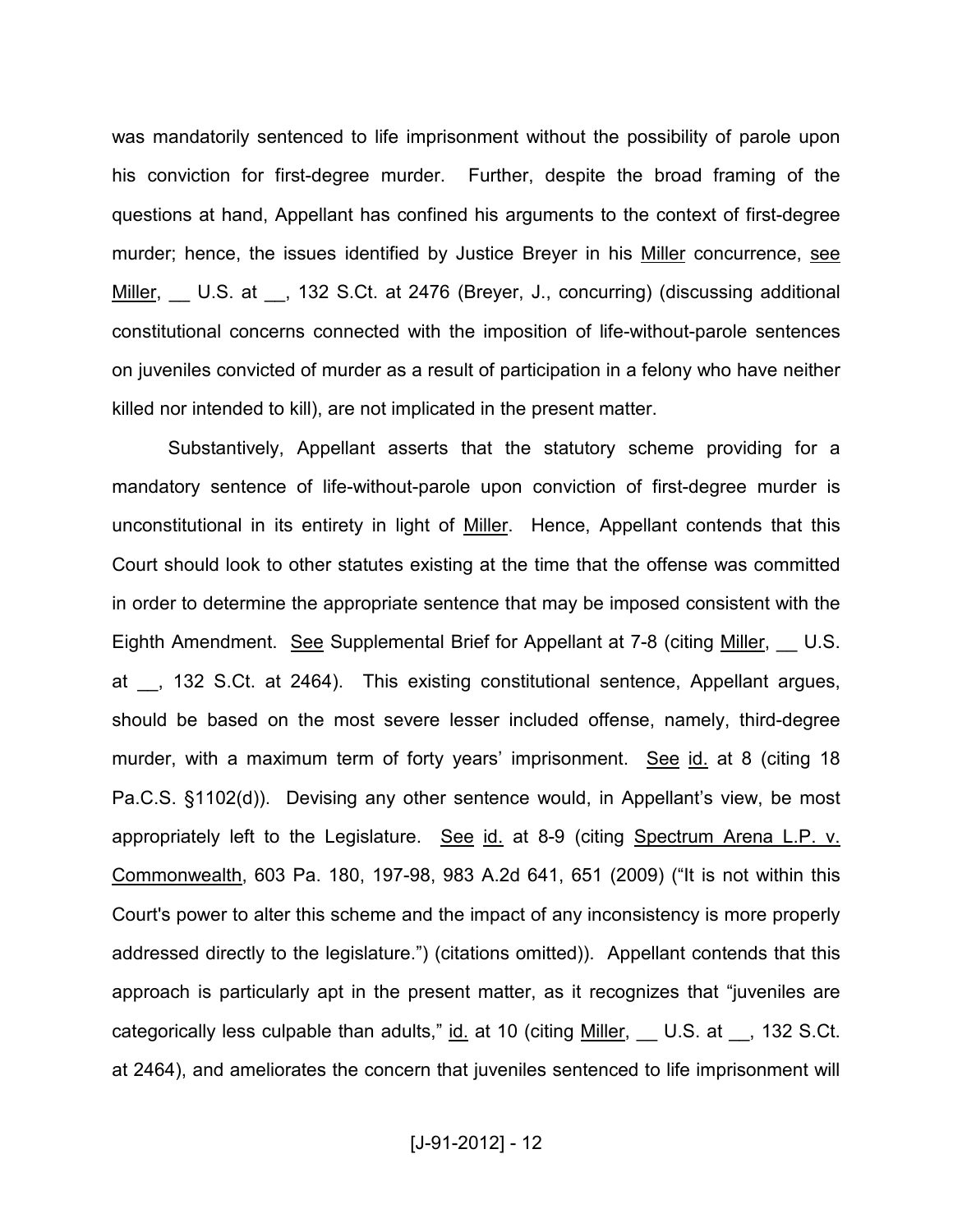necessarily serve a longer term than adults receiving the same sentence, see id. at 11 (citing Graham, U.S. at ,130 S. Ct. at 2028). Moreover, Appellant maintains that this remedy is consistent with that applied in analogous cases. See id. at 9 (citing Commonwealth v. Story, 497 Pa. 273, 282, 440 A.2d 488, 492 (1981) (imposing a sentence of life imprisonment when a statute mandating imposition of the death penalty in certain circumstances was found unconstitutional)); id. at 10 (citing Rutledge v. United States, 517 U.S. 292, 306, 116 S.Ct. 1241, 1250 (1996), for the proposition that "where a greater offense must be reversed, the courts may enter judgment on the lesser included offense").

A remedy that would permit a court to impose a sentence of life imprisonment with the possibility of parole, Appellant continues, would still violate the Eighth Amendment under Miller, as the mandatory nature of such a sentence (absent further revision to the statutory scheme) fails to take into account the age-related factors set forth by the Supreme Court. See Supplemental Reply Brief for Appellant at 4 n.3 (citing Miller, U.S. at 132 S.Ct. at 2467). Accordingly, Appellant argues that he is entitled to a remand for an individualized sentencing hearing in which the judge should consider the factors delineated in Miller prior to imposing an appropriate sentence pursuant to the statutory penalty for third-degree murder. See Supplemental Brief for Appellant at 12 (citing Miller, U.S. at St. 132 S.Ct. at 2468).

Characterizing the impact of Miller on the current sentencing scheme as "minimal," the Commonwealth responds that the unconstitutional portion of the sentencing scheme is the statute governing parole eligibility, which does not distinguish juvenile offenders when stating that parole may not be granted to those serving a life sentence. See Supplemental Brief for Commonwealth at 7 (citing 61 Pa.C.S. §6137(a)(1) (excluding inmates serving terms of life imprisonment from those who may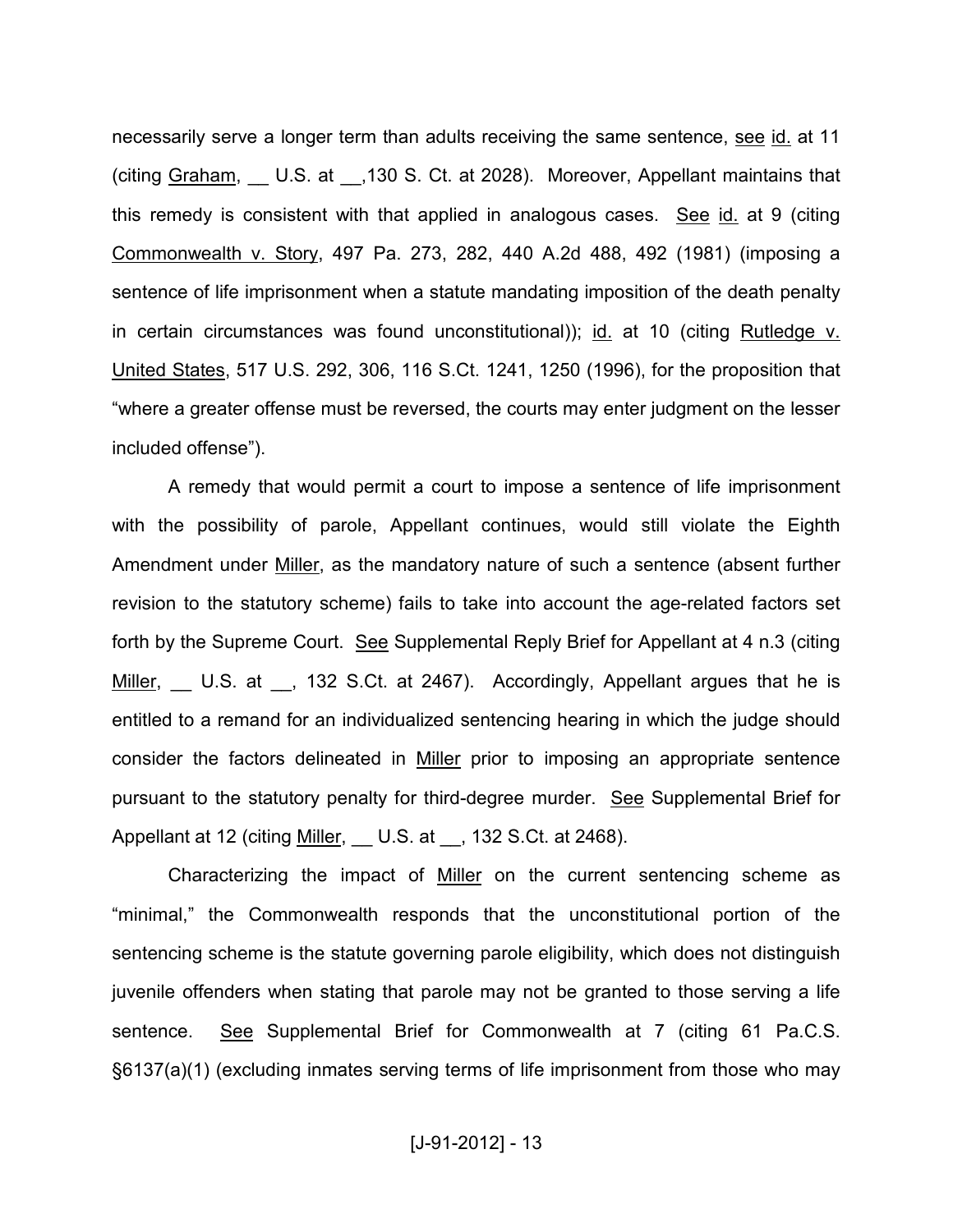be released on parole)). Because this portion of the statute is severable, the Commonwealth continues, the "remaining unaltered statutory sentencing provisions," including Section 1102(a) of the Criminal Code, still require that the court impose a sentence of life imprisonment for a juvenile convicted of first-degree murder. See Supplemental Brief for Commonwealth at 8 (citing 18 Pa.C.S. §1102(a) (superseded, in relevant part)). In the Commonwealth's view, however, the judge now has discretion, based on the age-related considerations set forth in Miller, to impose the sentence either without parole or with the possibility of parole after a specified term of years. See id. The Commonwealth observes that the United States Supreme Court expressly limited its holding in this regard:

> Our decision does not categorically bar a penalty for a class of offenders or type of crime -- as, for example, we did in Roper or Graham. Instead, it mandates only that a sentencer follow a certain process -- considering an offender's youth and attendant characteristics -- before imposing a particular penalty.

Miller, U.S. at , 132 S.Ct. at 2471. The Commonwealth also notes that, in other cases, the Superior Court has remanded for resentencing in light of Miller for the trial court to consider the relevant factors and determine whether a sentence of "life imprisonment with, or without, the possibility of parole" should be imposed. Supplemental Brief for Commonwealth at 10 (citing Commonwealth v. Knox, 50 A.3d 732, 745 (Pa. Super. 2012)). Thus, the Commonwealth reasons that the appropriate remedy for Appellant's unconstitutionally mandatory life-without-parole sentence is for this Court to remand for a new sentencing hearing at which the trial court may consider the factors detailed in Miller and impose a life sentence, either with or without parole. See id. at 10-11.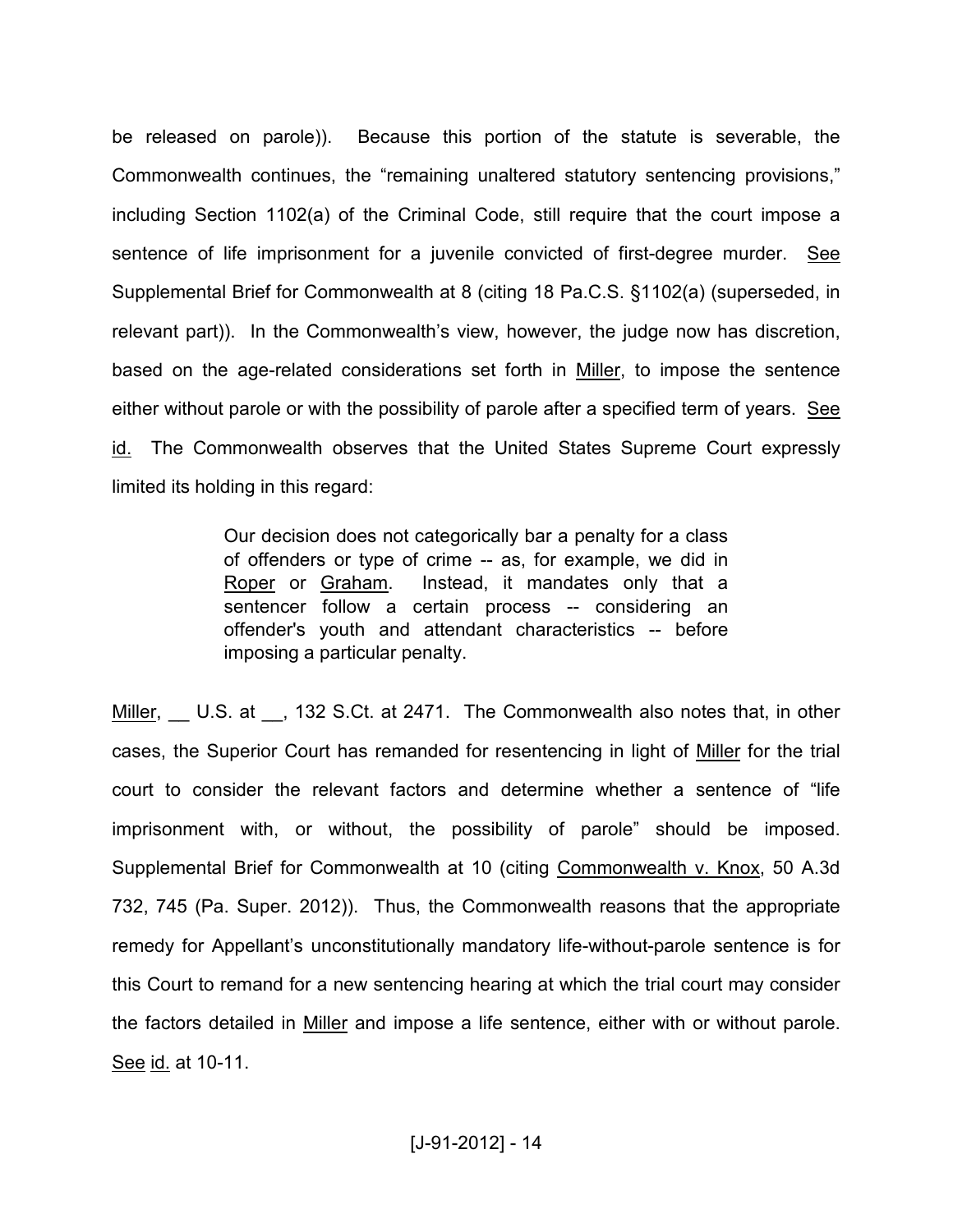The Commonwealth's amicus, the Pennsylvania District Attorneys Association, adds that Appellant's argument is, in essence, an attempt to "negate[ ] his first degree murder conviction" in order to obtain the lesser sentence for third-degree murder. Supplemental Amicus Brief at 11. In this regard, amicus argues that the capital cases relied upon by Appellant are inapposite, as they involved death sentences that "could no longer be imposed because no applicable sentencing statute existed." Id. at 11-12 (citing Story, 497 Pa. at 282, 440 A.2d at 492). By contrast, amicus continues, Miller did not invalidate the entire sentencing scheme and does not prevent Appellant from receiving a life-without-parole sentence after the trial court considers the age-related factors set forth by the Supreme Court. See id. at 12 (citing Miller, U.S. at 132 S.Ct. at 2471). Similarly, amicus distinguishes Rutledge because that case involved convictions for two offenses that were based on the same activity, which necessitated vacating one conviction and sentence. Id. at 12 n.7 (citing Rutledge, 517 U.S. at 307, 116 S.Ct. at 1250-51). Moreover, amicus asserts that "[n]othing in that case, or any other case, suggests that a sentence of life without parole, originally imposed in a constitutionally unsound manner, cannot be reimposed in a constitutionally sound one." Id. at 12.

We find the Commonwealth's construction of the applicable statutes to be the best supported. Appellant's argument that the entire statutory sentencing scheme for first-degree murder has been rendered unconstitutional as applied to juvenile offenders is not buttressed by either the language of the relevant statutory provisions or the holding in Miller. Section 1102, which mandates the imposition of a life sentence upon conviction for first-degree murder, see 18 Pa.C.S. §1102(a), does not itself contradict Miller; it is only when that mandate becomes a sentence of life-without-parole as applied to a juvenile offender -- which occurs as a result of the interaction between Section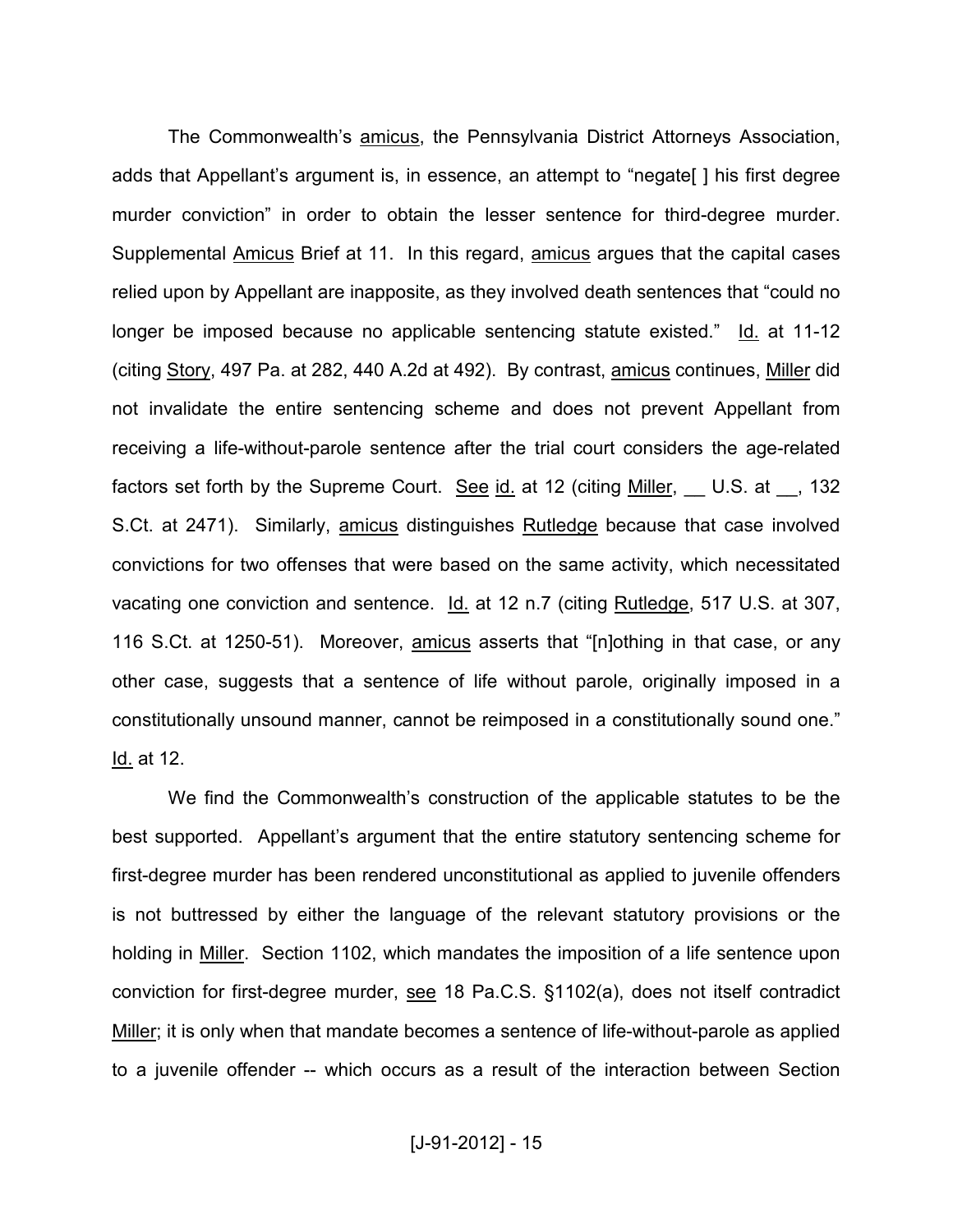1102, the Parole Code, see 61 Pa.C.S. §6137(a)(1), and the Juvenile Act, see 42 Pa.C.S. §6302 -- that Miller's proscription squarely is triggered. See Miller, U.S. at \_\_, 132 S.Ct. at 2469. Miller neither barred imposition of a life-without-parole sentence on a juvenile categorically nor indicated that a life sentence with the possibility of parole could never be mandatorily imposed on a juvenile. See id. at , 132 S.Ct. at 2469. Rather, Miller requires only that there be judicial consideration of the appropriate agerelated factors set forth in that decision prior to the imposition of a sentence of life imprisonment without the possibility of parole on a juvenile. See  $id$  at  $\rightarrow$  132 S.Ct. at 2467-68.

We recognize, as a policy matter, that Miller's rationale – emphasizing characteristics attending youth -- militates in favor of individualized sentencing for those under the age of eighteen both in terms of minimum and maximum sentences. In terms of the actual constitutional command, however, Miller's binding holding is specifically couched more narrowly. See id. at \_\_\_, 132 S.Ct. at 2469 ("We . . . hold that the Eighth Amendment forbids a sentencing scheme that mandates life in prison without possibility of parole for juvenile offenders.") (emphasis added). The High Court thus left unanswered the question of whether a life sentence with the possibility of parole offends the evolving standards it is discerning.

Significantly, in the arena of evolving federal constitutional standards, we have expressed a reluctance to "go further than what is affirmatively commanded by the High Court" without "a common law history or a policy directive from our Legislature." Commonwealth v. Sanchez, \_\_ Pa. \_\_, \_\_, 36 A.3d 24, 66 (Pa. 2011), cert. denied, \_\_ U.S. , 133 S.Ct. 122 (2012). Moreover, barring application of the entire statutory scheme as applied to juveniles convicted of first-degree murder, based solely on the policy discussion in Miller (short of its affirmative holding), would contradict the "strong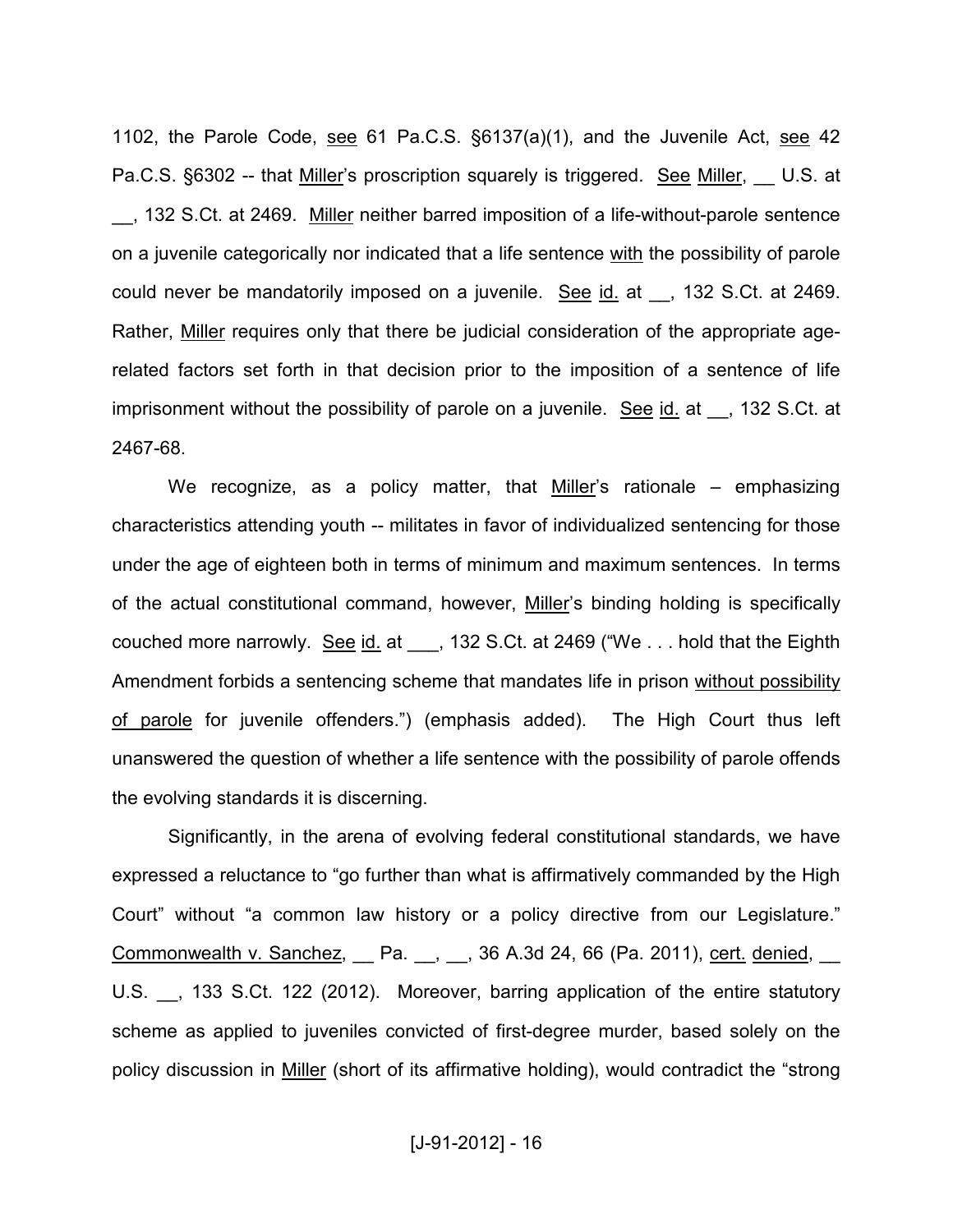presumption that legislative enactments do not violate the constitution." Commonwealth v. Chase, 599 Pa. 80, 89, 960 A.2d 108, 112 (2008); see also 1 Pa.C.S. §1922(3) (presumption that the General Assembly does not intend to violate the federal or state constitutions when it enacts legislation).

In addition, Appellant's argument that he should be sentenced as if he had been convicted of the lesser offense of third-degree murder finds little support in the authorities upon which he relies, as such caselaw is simply inapplicable to the present circumstances. In Story, for example, this Court imposed a life sentence because the effectuation of a death sentence would violate the defendant's equal protection and due process rights. See Story, 497 Pa. at 281, 440 A.2d at 492 ("Because appellant was tried, convicted, and sentenced to death under an unconstitutional statute, he must be treated the same as all those persons whose death penalties have been set aside."). Notably, the life sentence imposed in Story, like the death penalty that was vacated, was a legislatively sanctioned punishment for first-degree murder and not a lesser offense. See id. at 277, 440 A.2d at 490. Rutledge is similarly distinguishable, as that case involved the vacation of one conviction and sentence where the defendant had been convicted of two separate crimes, one of which was determined to be a lesserincluded offense. See Rutledge, 517 U.S. at 307, 116 S.Ct. at 1250. Here, by contrast, Appellant's conviction for first-degree murder has not been vacated; rather, we are tasked with determining an appropriate scheme for resentencing for that offense, consistent with Miller.

Regarding the appropriate age-related factors, as the Commonwealth and its amicus observe, the Superior Court has considered the impact of Miller and vacated and remanded for resentencing, instructing the trial court that:

> [A]t a minimum it should consider a juvenile's age at the time of the offense, his diminished culpability and capacity for

> > [J-91-2012] - 17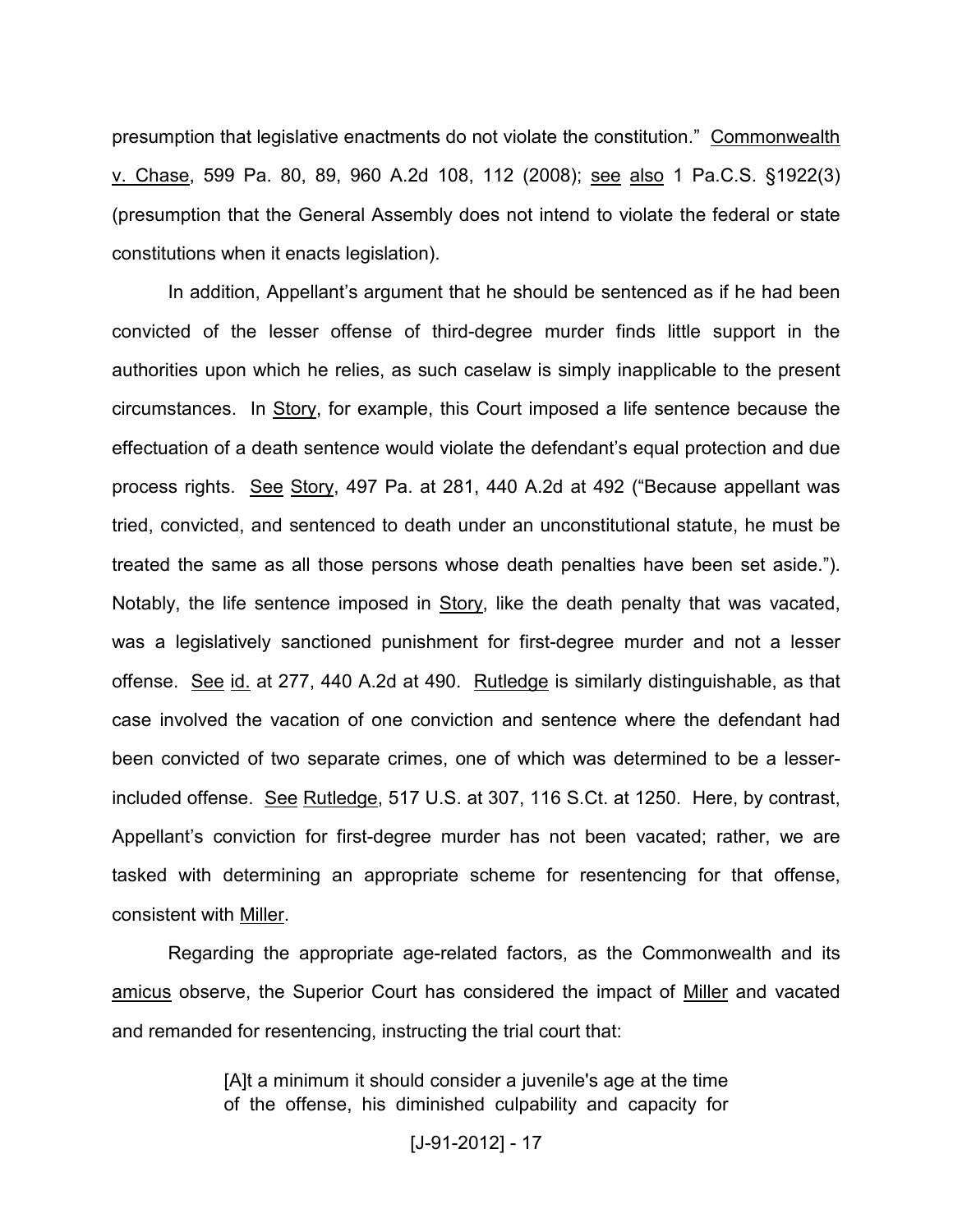change, the circumstances of the crime, the extent of his participation in the crime, his family, home and neighborhood environment, his emotional maturity and development, the extent that familial and/or peer pressure may have affected him, his past exposure to violence, his drug and alcohol history, his ability to deal with the police, his capacity to assist his attorney, his mental health history, and his potential for rehabilitation.

Knox, 50 A.3d at 745 (citing  $Miller$ , U.S. at  $\ldots$ , 132 S.Ct. at 2455). We agree with the Commonwealth that the imposition of a minimum sentence taking such factors into account is the most appropriate remedy for the federal constitutional violation that occurred when a life-without-parole sentence was mandatorily applied to Appellant.

We recognize the difference in treatment accorded to those subject to non-final judgments of sentence for murder as of Miller's issuance and those convicted on or after the date of the High Court's decision. As to the former, it is our determination here that they are subject to a mandatory maximum sentence of life imprisonment as required by Section 1102(a), accompanied by a minimum sentence determined by the common pleas court upon resentencing. Defendants in the latter category are subject to high mandatory minimum sentences and the possibility of life without parole, upon evaluation by the sentencing court of criteria along the lines of those identified in Miller. See 18 Pa.C.S. §1102.1. Nevertheless, in the absence of a claim that such difference violates constitutional norms, we have interpreted the statutory provisions applicable to Appellant (and all others similarly situated) in accord with the dictates of the Eighth Amendment as set forth in Miller, as well as the Pennsylvania Legislature's intent as reflected in the relevant statutory provisions.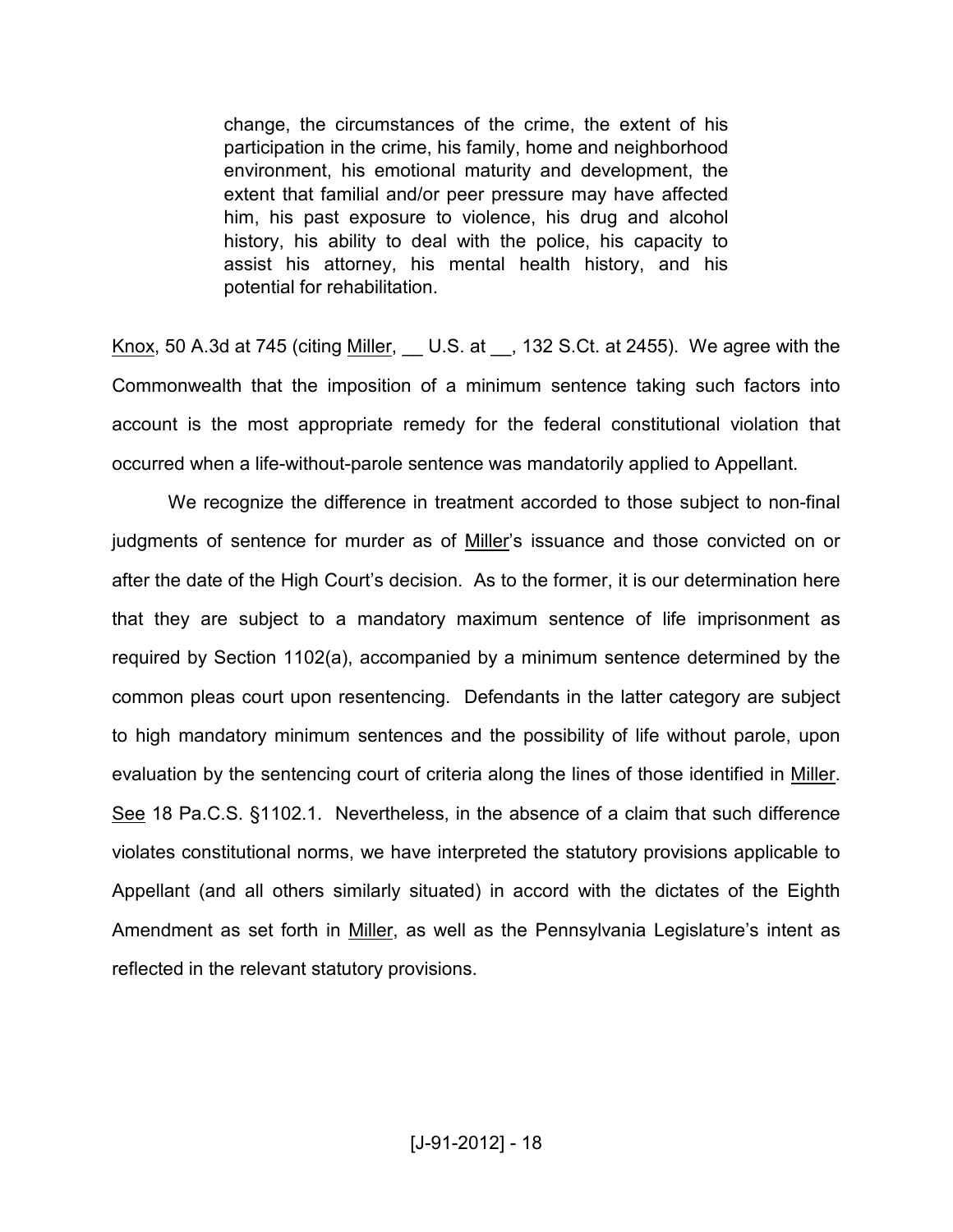Given the breadth of the issues for which review was initially granted, we will also address Appellant's corollary argument that a categorical ban on the imposition of lifewithout-parole sentences on juvenile offenders is required by Article I, Section 13 of the Pennsylvania Constitution, which prohibits "cruel punishments." See Pa. Const. art. I, §13 ("Excessive bail shall not be required, nor excessive fines imposed, nor cruel punishments inflicted."). In this regard, Appellant has not presented a fully developed analysis in accord with Commonwealth v. Edmunds, 526 Pa. 374, 390, 586 A.2d 887, 895 (1991) (setting forth the appropriate method for determining whether a provision of the Pennsylvania Constitution provides broader protections than its federal counterpart), but, rather, refers to an amici brief in which the Edmunds factors are discussed.<sup>4</sup>

In Edmunds, this Court has indicated that, in considering whether the Pennsylvania Constitution should be interpreted more expansively than the United States Constitution, the Court may consider: the text of the Constitution; the provision's history including relevant decisional law; related case law from other states; and policy considerations unique to Pennsylvania. Id.<sup>5</sup>

 4 These amici include the Juvenile Law Center, the Defender Association of Philadelphia, and law professors Sara Jacobson, Michelle Leighton, Brian J. Foley, and Constance De La Vega.

<sup>&</sup>lt;sup>5</sup> We recognize that this Court has previously held Article I, Section 13 to be coextensive with the Eighth Amendment in several contexts. See Commonwealth v. Zettlemoyer, 500 Pa. 16, 73-74, 454 A.2d 937, 967 (1982), abrogated on other grounds by Commonwealth v. Freeman, 573 Pa. 532, 827 A.2d 385 (2003) (death penalty); Commonwealth v. 5444 Spruce St., 574 Pa. 423, 427-28, 832 A.2d 396, 399 (2003) (excessive fines); Jackson v. Hendrick, 509 Pa. 456, 465 n.10, 503 A.2d 400, 404 n.10 (1986) (prison conditions). However, none of those cases involved juvenile offenders, who the Supreme Court has indicated are to be treated differently with respect to criminal punishment. See, e.g., Miller, U.S. at , 132 S.Ct. at 2470.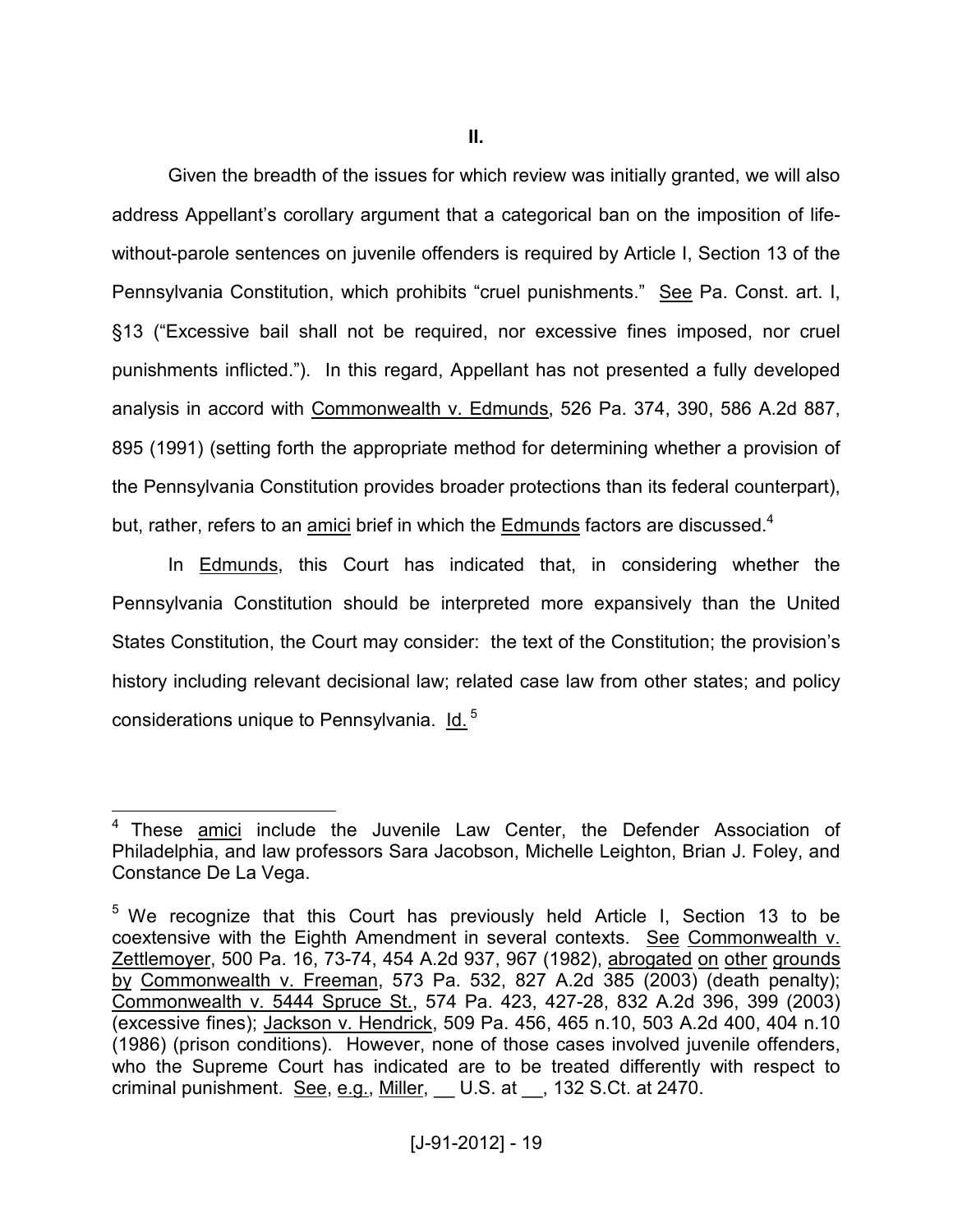In terms of the relevant text, Appellant and his amici emphasize that the language of Article I, Section 13 (prohibiting "cruel punishment") differs from that of the Eighth Amendment (prohibiting "cruel and unusual punishment") and compare this distinction to the Michigan Constitution, which prohibits "cruel or unusual punishment," Mich. Const. art. I, §16, and has been interpreted by that state's courts as providing broader protection than the Eighth Amendment, see People v. Bullock, 440 Mich. 15, 31 n.11, 485 N.W.2d 866, 872 n.11 (1992) ("The set of punishments which are either 'cruel' or 'unusual' would seem necessarily broader than the set of punishments which are both 'cruel' and 'unusual.'") (emphasis in original).

As to history and policy considerations, Appellant and his amici also aver that Pennsylvania has "a longstanding historical commitment to providing special protections for minors against the full weight of criminal punishment," Supplemental Brief for Appellant at 6, and that the purposes of the Juvenile Act "demonstrate[ ] a commitment towards fairness and consideration to the most youthful offenders," Brief for Appellant at 28 (citing 42 Pa.C.S. §6301(b)). Similarly, Appellant observes that the Supreme Court has recognized that "juveniles are categorically less culpable than adults who commit similar offenses." See Supplemental Brief for Appellant at 10 (citing Miller, U.S. at \_\_, 132 S.Ct. at 2464). This diminished level of culpability, Appellant continues, is "well established in academic literature," which has confirmed that youth affects competence and impulse control, as well as the ability to logically reason and appreciate consequences. See id. at 10-11 n.12 (citations omitted). Appellant also points out that he was sentenced to life imprisonment without the possibility of parole due to a convergence of statutory provisions rather than a definitive statement from the Legislature indicating its intent to subject all juveniles convicted of first-degree murder to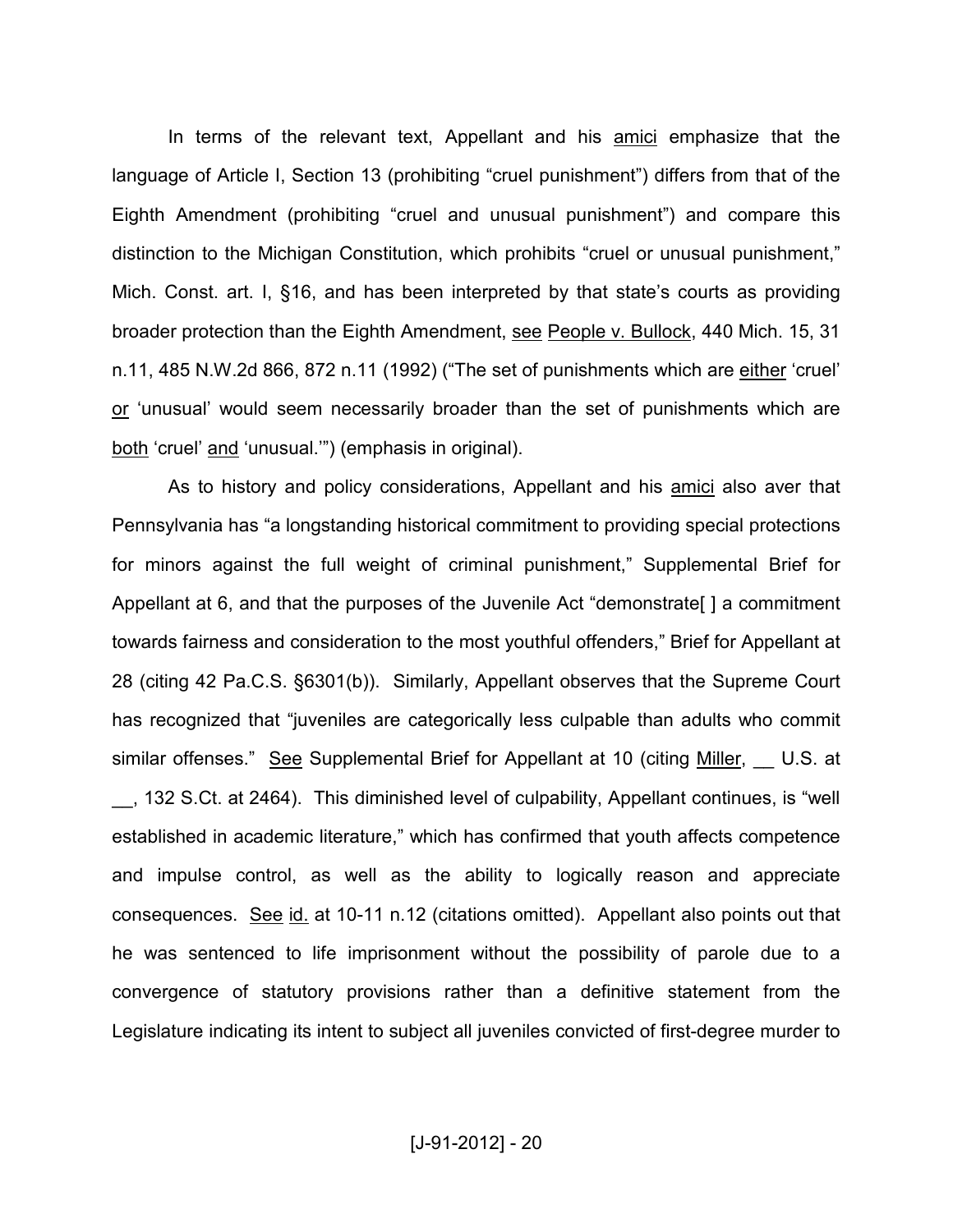mandatory life sentences. See id. at 4 (citing 18 Pa.C.S. §1102(a)(1); 42 Pa.C.S. §6302; 61 Pa.C.S. §6137(a)(1)).

We find the textual analysis provided by Appellant and his amici to carry little force. The purport of the argument is that this Court should expand upon the United States Supreme Court's proportionality approach, not that it should derive new theoretical distinctions based on differences between the conceptions of "cruel" and "unusual." Cf. Trop v. Dulles, 356 U.S. 88, 100 n.32, 78 S. Ct. 590, 598 n.32 (1958) (plurality) (suggesting that most of the judicial decisions have treated "cruel and unusual" as, essentially, an amalgam).

In terms of the history, Appellant is correct that there is an abiding concern, in Pennsylvania, that juvenile offenders be treated commensurate with their stage of emotional and intellectual development and personal characteristics. As a matter of legislative judgment, this is reflected in the salient transfer provisions of the Juvenile Act, which, historically, has been considered to be the most appropriate manner in which to make individualized determinations concerning age-related characteristics and situational factors in connection with a particular offender's suitability for treatment within the juvenile system. See 42 Pa.C.S. §6322(a). While the United States Supreme Court has determined that such provisions are insufficient to mitigate an Eighth Amendment deficiency in the sentencing of underage offenders to mandatory life without parole, nothing in the arguments presented suggests that Pennsylvania's history favors a broader proportionality rule than what is required by the United States Supreme Court.

We view Appellant's policy arguments in essentially the same light. These emphasize the trend of the United States Supreme Court towards viewing juveniles as a category as less culpable than adults, and, while we recognize this progression,